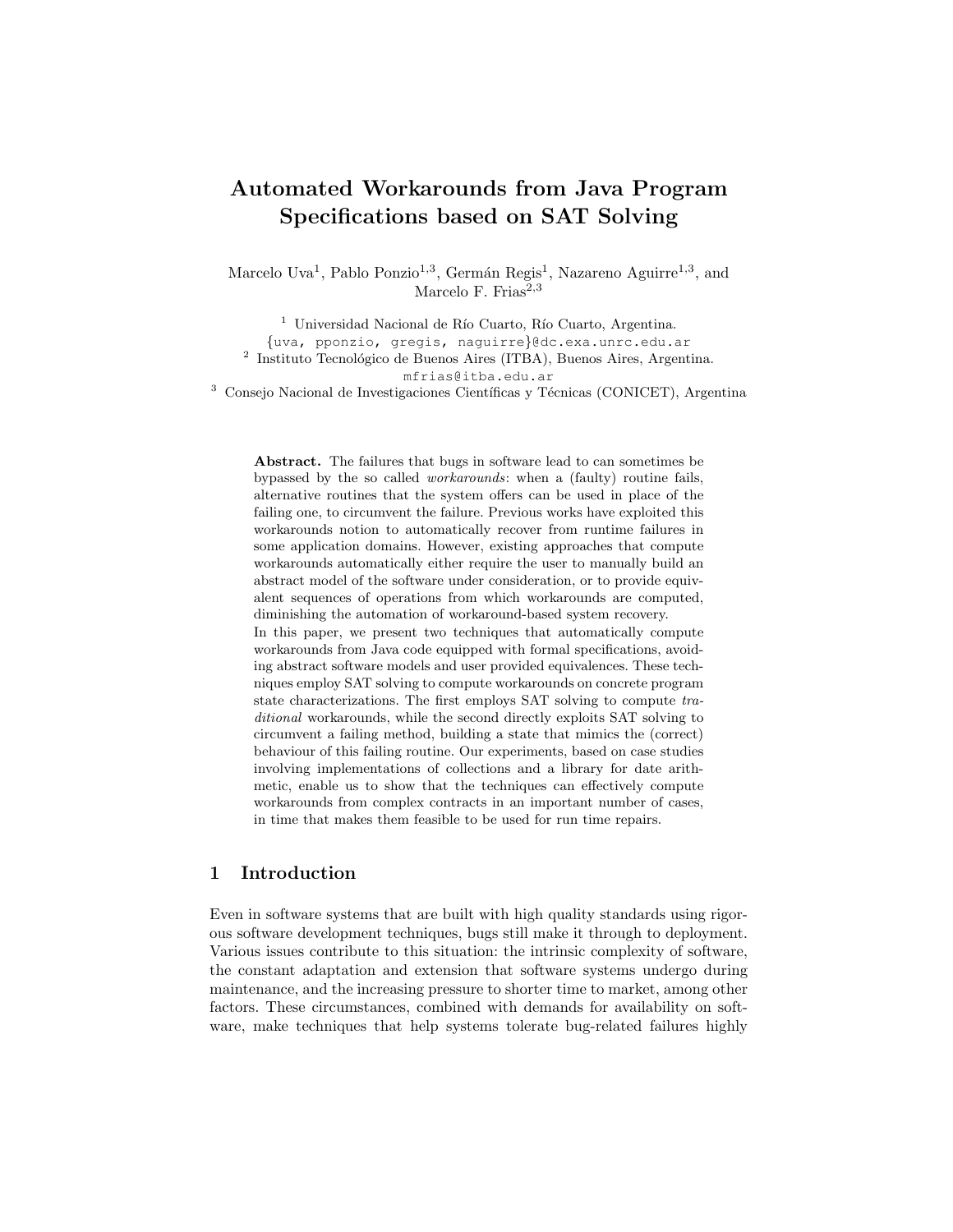relevant. A mechanism that has been useful for bypassing failures led to by program bugs is the so called workaround: when a call to a (faulty) routine leads to a failure, alternative routines or combinations of routines that the software system offers can be used in place of the failing one, to circumvent the failure. Previous works have exploited the workaround notion to automatically recover from runtime failures in some application domains, notably web applications [5]. However, while existing approaches compute workarounds automatically, they do so from an abstract, state machine like model of the software being considered [4, 5], that needs to be manually provided, or require the user to provide equivalent alternative sequences of operations [7], from which workarounds are computed, diminishing the automation of workaround-based system recovery.

In this paper, we propose two techniques that, through the use of state-ofthe-art SAT-based technology, can automatically compute workarounds directly from formal specifications accompanying Java source code in the form of JML contracts, thus avoiding the need for more abstract, manually built software models or user provided alternatives to system routines. These techniques have similar requirements for their application, but differ in the actual mechanism to compute, and provide, workarounds. The first technique employs SAT solving to compute traditional workarounds, in the sense that these exploit the intrinsic redundancy of the module holding the failing routine. The second technique directly exploits SAT solving to circumvent the failing method, automatically building a state that mimics the (correct) behaviour of this failing routine. This second technique is then closer to work on constraint-based repair, e.g., [26, 30, 31], although it differs in the approaches used to improve scalability. In order to assess the applicability of the presented techniques, we develop a number of case studies based on contract-equipped collection classes and a Java library for date arithmetic, combined with randomly generated program state scenarios for these classes, where methods of these are assumed to fail, and workarounds for them, of the two kinds just described, are computed. These case studies show that the techniques can effectively compute workarounds from complex contracts in an important number of concrete state situations, in times that makes them feasible to be used for run time repairs.

# 2 Background

Workarounds and Run Time Repair. The concept of workaround was initially defined in the context of self-healing systems [4]. Intuitively, a workaround exploits the implicit redundancy present in system modules in order to overcome a fault in the module. Given an initial state  $S_i$ , a routine m (failing when invoked in state  $S_i$ ), and a desired final state  $S_f$ , a *workaround* is a procedure P composed of a sequence of other routines in the module that contains  $m$ , that leads from  $S_i$  to  $S_f$ . If the intended behaviour of a given system module is captured through a finite state machine abstraction, then a method or routine failing in a specific state is represented by a particular transition from a source state (the initial state) to the desired target state. Workarounds composed of sequences of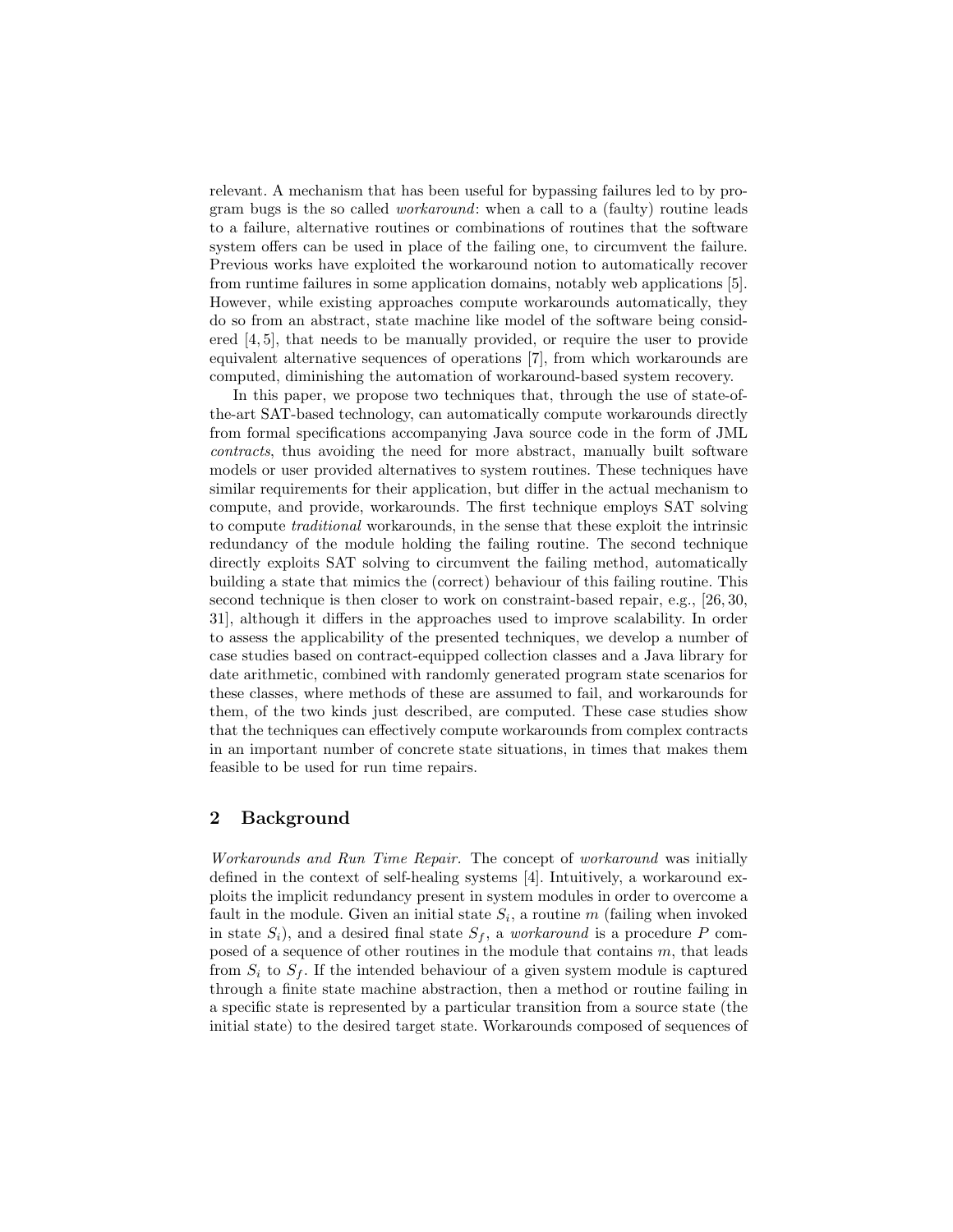```
one sig Null { }
sig Node {
    elem: Int,
     next: Node+Null
}
sig List {
    head: Node+Null,
    size: Int
}
fact acyclicLists {
    all l: List | all n: Node | n in 
l.head.*next => not (n in n.^next)<br>}
pred getFirst[l: List, result': Int] {
     l.head != Null and result' = l.head.elem
} 
assert getFirstEqGetLast {
all l: List | all n1, n2: Int |
  1. size = 1 and getFirst[1,n1] and getLast[1,n2] => n1 = n2}
run getFirst for 5 but 1 List, 5 Int
check getFirstEqGetLast for 5 but 1 List, 5 Int
                                                     act removeAll[thiz: List,
                                                                   head: List -> one (Node+Null),
                                                                    size: List -> one Int] {
                                                        pre { }
                                                        post { head' = head ++ (thiz -> Null) and 
                                                     size' = size ++ (this -> 0)}
                                                     }
                                                     program choose[1: List, result: Int] {
                                                        local [chosen: Boolean, curr: Node+Null]
                                                        chosen := false;
                                                       curr := 1.head;
                                                        ( [curr!=Null]?;
                                                     \overline{\phantom{a}} (result:=curr.elem; chosen:=true)+(skip));
                                                          curr:=curr.next
                                                        )*;
                                                        [chosen = true]?
                                                     } 
                                                      assertCorrectness chooseIsCorrect[l: List, 
                                                     result: Int]
                                                     {
                                                       pre { l.size>0 and repOK[l] }
                                                      program = choose[1, result] post { some e: l.head.*next.elem | e=result' }
                                                     } 
                                                     run choose for 5 but 1 List, 5 Int, 5 lurs
                                                     check chooseIsCorrect for 5 but 1 List, 5 Int, 5 
                                                     lurs
                        (a) (b)
```
Fig. 1: Alloy and DynAlloy specifications for linked lists.

other routines can be systematically explored by traversing the state machine, from the initial state, attempting to reach the final state without traversing through transitions labeled with the failing routine. This is in fact the process employed for automated workaround computation presented in [4, 6].

Other approaches employing workarounds (although not computing them automatically) have been developed in the context of self-healing systems. A distinguishing approach is that presented in [7], where an architecture for self healing systems, composed of a mechanism to monitor system execution and automatically recover via rollbacks and the application of (user provided) workarounds, is introduced. The concept of workaround has been successfully applied in real software systems through the above described approaches, with demonstrating case studies involving complex software systems such as Google Maps and Flickr [5]. Moreover, further experimental analyses have been performed, showing that the redundancy exploited by the workarounds mechanism is actually inherent to many component based systems [8].

The Alloy and DynAlloy Modeling Languages. In Alloy [18], datatypes are defined by signatures. For instance, assuming that we want to model the behaviour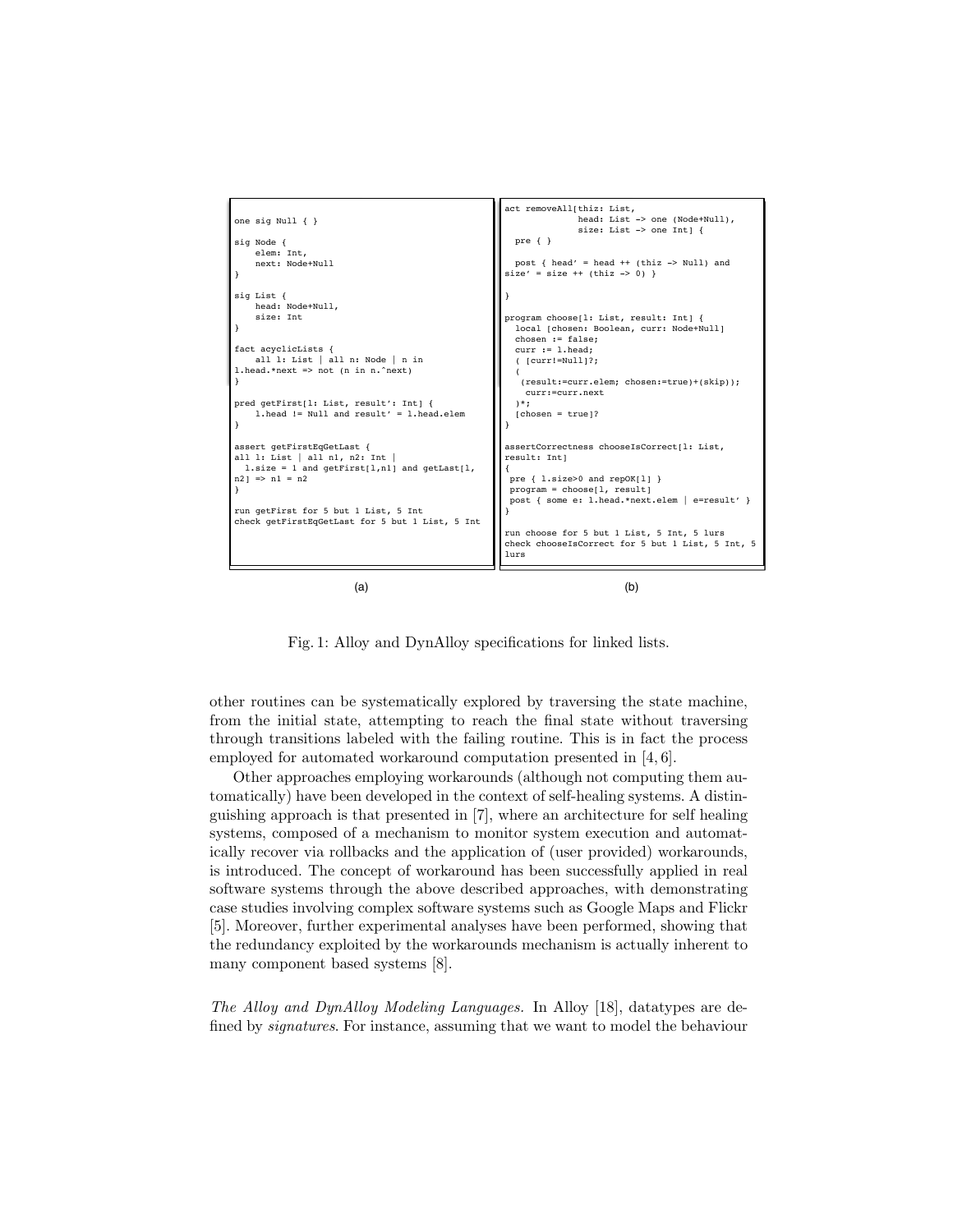of linked lists, their structure can be defined through signatures Null, Node and List in Figure  $1(a)$ . Int (integers) is the only predefined signature. Every signature defines a set of atoms, i.e., a domain. The modifier one forces the corresponding signatures to have exactly one element, i.e., to be singletons, which is useful to define constants to be used in specifications (in our case, Null is such a "constant"). Signatures can have fields. For instance, signature List has two fields, head and size. Field head is in fact a relation (more precisely, a function) from List atoms to Node atoms or Null.

Alloy also features facts, predicates, and assertions. Facts define properties assumed to be true of the models, and are written in relational logic (firstorder logic with relational operators, including transitive and reflexive-transitive closures). For instance, if one would want to restrict analysis to acyclic lists, one may impose acyclicity via fact acyclicLists in Fig.  $1(a)$ . In this fact, dot (.) is relational composition (which can be intuitively seen as a navigational operator),  $\star$  and  $\hat{ }$  represent reflexive-transitive and transitive closures; so, the formula expresses that, for every list  $l$  and every node n reachable from the list's head,  $n$  cannot be reached from  $n$  navigating through (one or more) "next" links.

Predicates are formulas with potentially free variables, and can be used to express properties, and in particular to capture operations. For instance, predicate getFirst in Fig.  $1(a)$  captures the "get first" operation on lists. Finally, assertions are intended properties, i.e., properties that should be implied by facts, but must be checked for. For instance, one may check that, when lists have size one, getFirst and getLast return the same value, expressed in assertion  $getFirstEqGetLast$  in Fig. 1(a). Both predicates and assertions can be subject to automated analysis using Alloy Analyzer, a tool that employs off-the-shelf SAT solvers to build satisfying instances of predicates or violating instances for assertions, under user provided scopes. Fig. 1(a) shows some sample commands running Alloy Analyzer. These will use SAT solving to build instances involving at most 1 list, 5 nodes and using integers with bit-width 5, that satisfy getFirst, and violate getFirstEqGetLast, respectively. In the first case it will serve as a sample execution of getFirst. In the second case, if a violation is found it exhibits a problem regarding a property that the user thought it would be valid; if on the other hand no counterexample is found, it helps gaining confidence on the correctness of the model and the validity of the property (although it is clearly not a proof of validity).

Alloy is a convenient, simple and expressive language for building static models of software. Dealing with dynamic models, i.e., models that capture system execution elements such as state change, is less straightforward. DynAlloy [12] is an extension of Alloy that incorporates convenient constructs to easily capture state change. DynAlloy's syntax and semantics is based on dynamic logic. The language extends Alloy with basic actions, programs, and partial correctness assertions. Basic actions are defined through pre and postconditions. For instance, an action that removes all elements of a list can be defined as removeAll in Fig. 1(b). This atomic action updates the head and size of the list, using relational overriding (++). A few things are worth noticing. First, action removeAll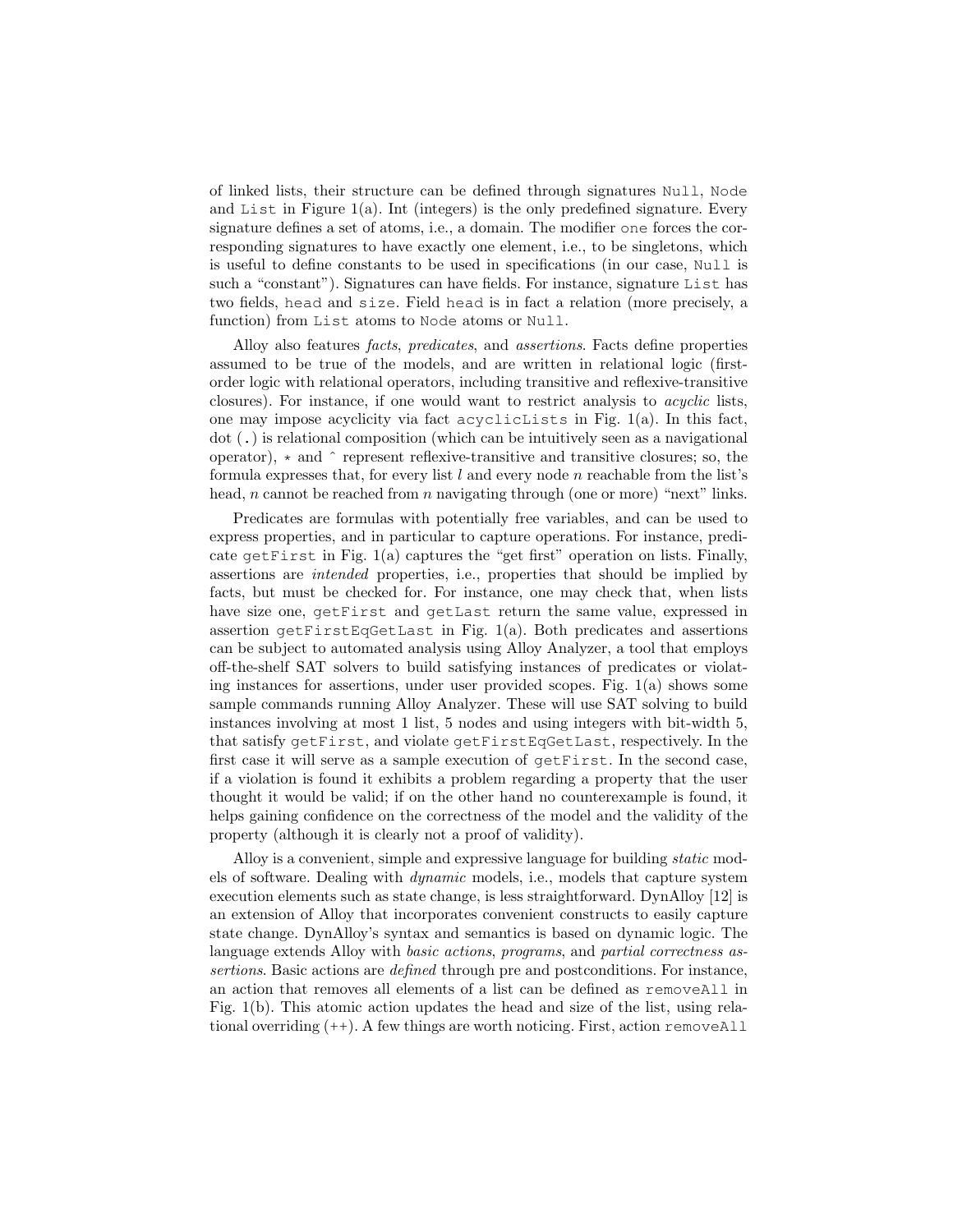has List's fields head and size as explicit parameters, instead of being attributes of argument thiz. This is a necessary part of our mutable model of the heap (see [13] for details). Second, as opposed to Alloy predicates, which require parameters for post-state variables, these are implicit in DynAlloy's actions. Indeed, notice that the postcondition refers to primed variables head' and size', which are not listed explicitly as action arguments. Moreover, when a primed variable is not mentioned in the postcondition, it is assumed to be left unchanged by the action; that is, variable thiz (the list object to which removeAll is applied) is not changed by this atomic action. DynAlloy programs are built using assignment  $(:=)$ , skip, tests and atomic actions as base cases, combined using sequential composition  $(i)$ , nondeterministic choice  $(+)$ and iteration  $(x)$ . A sample program that nondeterministically returns some element of a linked list is program choose in Fig. 1(b). DynAlloy programs can be equipped with partial correctness assertions. For instance, one may specify the intended behaviour of the choose program as a partial correctness assertion, as illustrated in Fig. 1(b), where we assume repOK to be a provided Alloy predicate characterizing the representation invariant of lists (e.g., acyclicity). DynAlloy programs are subject to SAT-based analysis, via a translation into Alloy [12]. They can be run (i.e., producing instances that correspond to program executions), and when they are equipped with partial correctness assertions, they can be verified against their specifications. For instance, the first command in Fig. 1(b) produces an execution of choose on a list with at most 5 nodes with at most 5 iterations; the second command checks whether *every* terminating execution of at most 5 iterations of choose, on valid and non-empty lists with at most 5 nodes and integers of bit-width 5, returns an element of the list.

Alloy and DynAlloy are sufficiently expressive to capture Java programs and JML specifications, and have been used as intermediate languages for various analyses, including bounded verification and test generation of JML-annotated Java programs [14, 15, 2] (although the SAT-based analysis of Alloy/DynAlloy is intrinsically incomplete). Our translation is based on [14, 15], and relies on symmetry breaking and *tight field bounds* as optimizations. More precisely, we use the symmetry breaking technique introduced in [14, 15], which automatically builds predicates that force canonical orderings in heap allocated structures, allowing the analysis to remove structures which are isomorphic to others already considered. Tight field bounds, on the other hand, are used to reduce the number of variables and clauses in the propositional encodings of the memory heap, for Java program analysis [14, 15]. They are automatically computed from assumed properties, such as preconditions and invariants, and are employed to restrict structures in states that are assumed to satisfy such properties. These optimizations are crucial to our analysis' efficiency, especially because we use the encoding for numerical datatypes originally introduced in [2] (extended to support some Alloy functions, notably cardinality), enabling us to support increased precision in numerical characterizations of Java basic datatypes. We refer the reader to [14, 15, 2] for further details.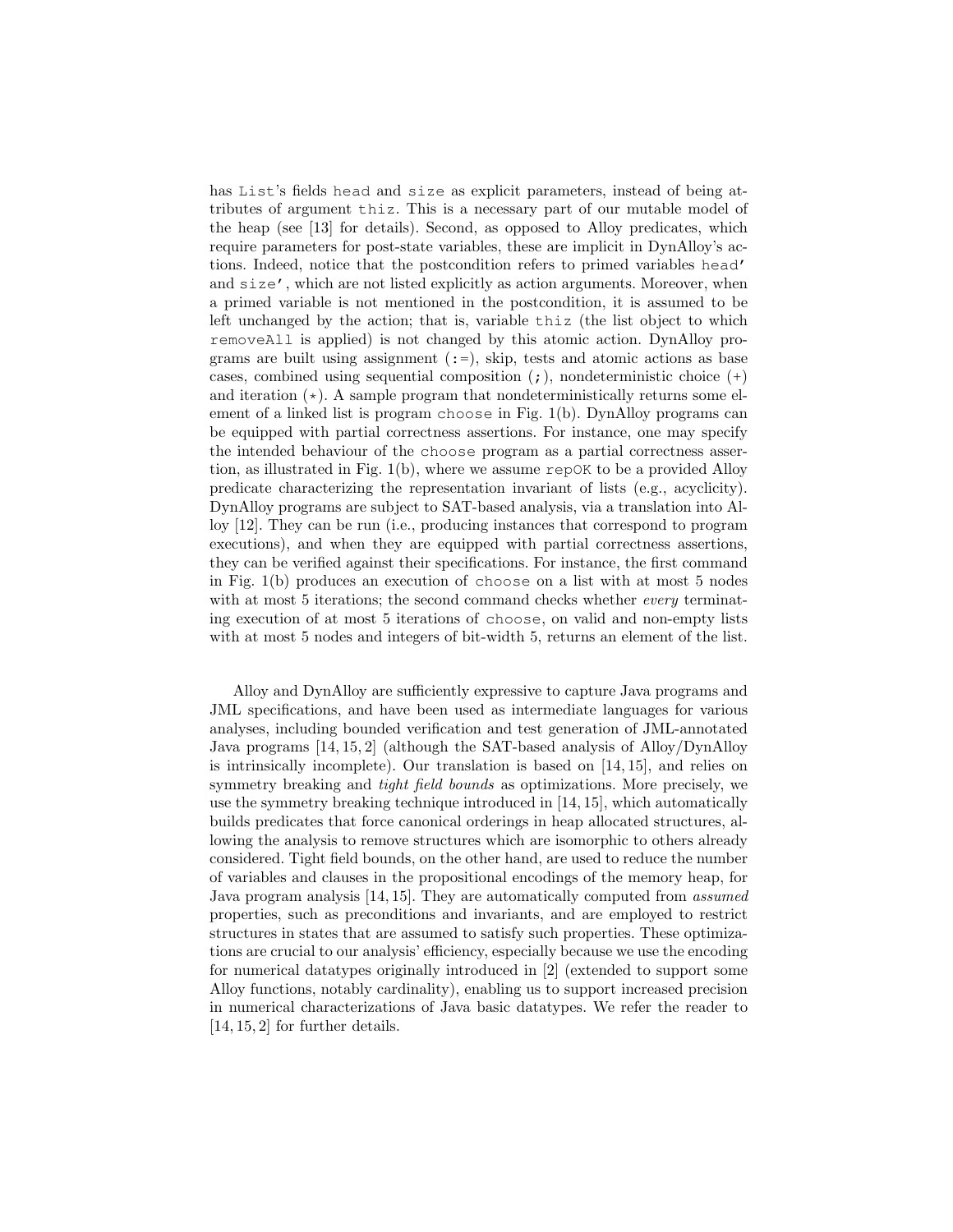# 3 Computing Workarounds from Program Specifications

Let us now turn our attention to our first technique for computing automated workarounds for Java program specifications, employing the SAT based automated analysis described in the previous section. The approach exploits the translation of JML contracts of Java programs into DynAlloy, and the bounded iteration  $(*)$  and non-deterministic choice  $(*)$  operators from this language, to build a partial correctness assertion involving a (nondeterministic) program, whose counterexamples correspond to workarounds.

The overall approach works as follows. Let C be a class, and  $m_1, m_2, \ldots, m_k$ the public methods in  $C$ . Each method  $m_i$  is accompanied by its pre and postcondition in JML, say  $pre_{m_i}$  and  $post_{m_i}$ , respectively. Notice that, as explained in the previous section, from the JML formulas corresponding to the contract of  $m_i$ , we can obtain corresponding Alloy formulas, using the translation embedded in TACO [14]. This process leads to Alloy formulas  $pre_{m_i}^A$  and  $post_{m_i}^A$ . According to DynAlloy's syntax, we can, with these formulas, define a DynAlloy atomic action  $a_i$ : act  $a_i$  {pre $\{ \text{ pre}^A_{m_i} \text{ } \}$ post {  $\text{ post}^A_{m_i} \text{ } \}$ }. Notice that the behaviour of DynAlloy atomic action  $a_i$  is *defined* by its pre and postcondition, i.e., it is assumed that  $a_i$  behaves exactly as its specification prescribes. Now, given actions  $a_1, a_2, \ldots, a_k$ , corresponding to the translation of methods  $m_1, m_2, \ldots, m_k$  into DynAlloy, we can build the DynAlloy program  $(a_1 + a_2 + \cdots + a_k)$ \*. According to the semantics of nondeterministic choice and iteration, this program represents all sequential compositions of actions  $a_1, a_2, \ldots, a_k$ , and consequently, of methods  $m_1, m_2, \ldots, m_k$ .

Now, let us suppose that method  $m_i$  fails at run time, in a concrete program state  $s_i$ . Again, we can capture state  $s_i$  as an Alloy predicate  $s_i^A$ , as shown in the previous section. Thus, we have all the elements to construct the following partial correctness assertion:

$$
\{s_i^A\} \ (a_1 + a_2 + \dots + a_{i-1} + a_{i+1} + \dots + a_k) * \ \{\neg post_{m_i}^A\}
$$

which can be automatically analyzed using DynAlloy Analyzer. A counterexample of the above assertion would consist of a sequence of Alloy states  $s_{A_0}, \ldots, s_{A_j}$ such that: (i)  $s_{A_0}$  is state  $s_i^A$ ; (ii) there is a sequence  $a_{p(1)}; a_{p(2)}; \ldots; a_{p(j)}$  of operations such that  $\langle s_{A_i}, s_{A_{i+1}} \rangle$  are related by  $a_{p(i)}$  transition relation; and *(iii)*  $s_{A_j}$  is a state  $s_f^A$  that does not satisfy  $\neg post_{m_i}^A$ , i.e., that satisfies  $post_{m_i}^A$ . Taking into account that  $s_i^A$  and  $post_{m_i}^A$  are Alloy representations of state  $s_i$  and the postcondition of method  $m_i$ , respectively, such counterexample is indeed a workaround: it provides a sequence of actions, representing methods of class C, that take the system from state  $s_i$  to a state that satisfies  $post_{m_i}$ . Moreover, if DynAlloy Analyzer does not find a counterexample to the above assertion, within a provided scope, it is guaranteed that there are no workarounds in that scope (with workarounds understood as simple sequences of other methods, not more complex programs).

Dealing with Parameterized Methods. When looking for a workaround involving methods that receive parameters, we have an additional problem, namely how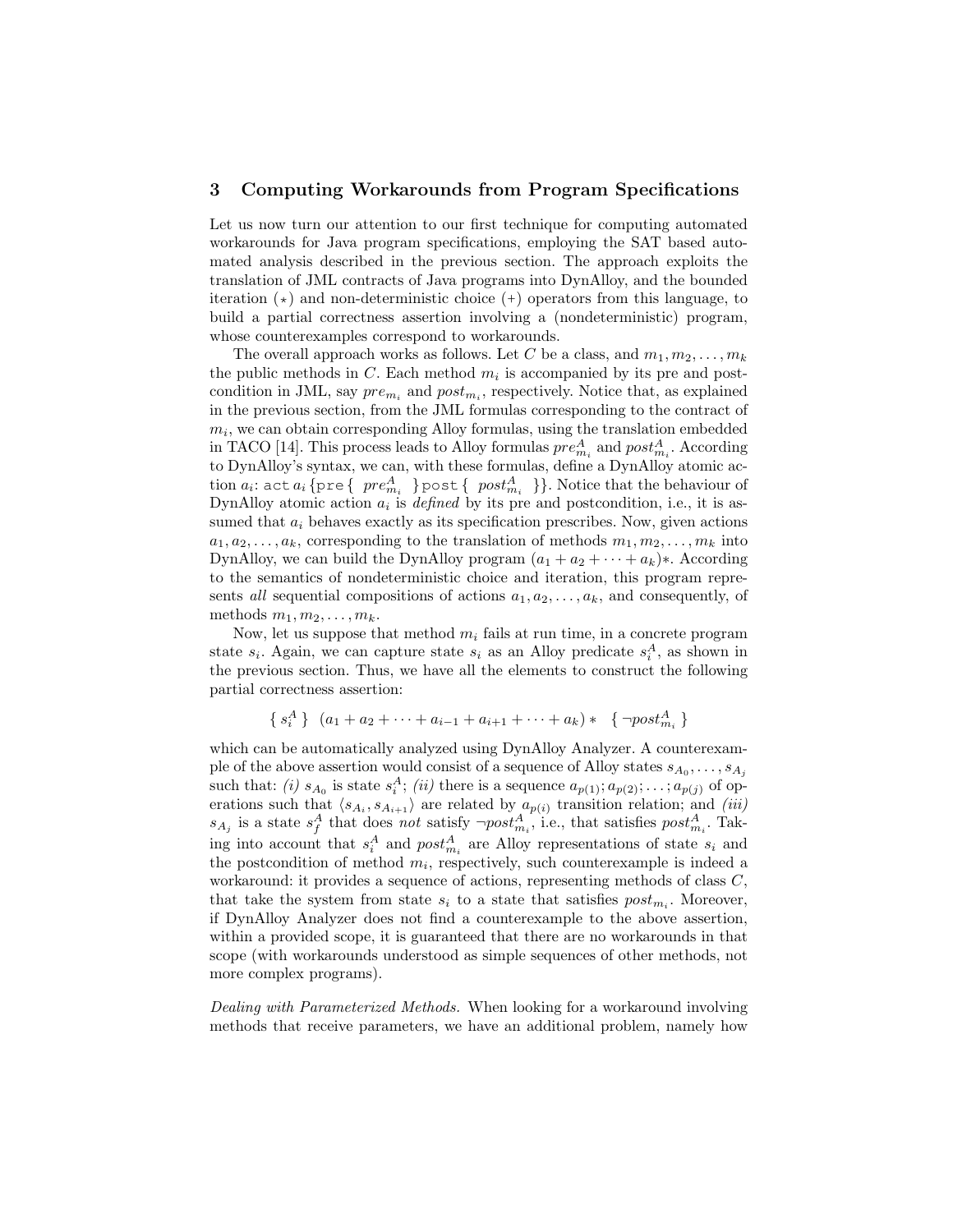to choose appropriate values to pass as parameters so that these lead to workarounds. To do so, we define atomic actions that nondeterministically assign a value to a variable. For instance, for integer-typed variables such an action is defined as follows:

```
1 act nonDetAssign[x: Int] {
      2 pre { }
      3 post { x' in Int }
4 }
```
Then, if a method  $m(int i)$  is involved when attempting to build workarounds for another method, it will participate in the iteration of nondeteministic choice of methods, as program: nonDetAssign[i] ;  $m[i]$ . Notice that this nondeterministic assignment is inside the iteration  $\star$ , to allow for the possibility of using m[i] more than once, with different parameters. Also, in this example we are using Alloy's Int signature, for illustration purposes. In our case studies we use the custom-built signatures for Java precision integers defined in [2].

An Example. Consider a simple Java implementation of tuples, with methods setFirst(int value), setSecond(int value) and swap() (swaps first and second elements of a tuple). Suppose that method setFirst(3) fails on a tuple object t with values  $t \text{.first: } 4$  and  $t \text{.second: } 3$ . Then, the DynAlloy program that is built to produce workarounds from is the following:

```
1 assertCorrectness computeWorkaround[ t: Tuple+Null, first: Tuple -> one Int,
          second: Tuple \rightarrow one Int \rightarrow {
   3 pre { t!=Null and t.first=4 and t.second=3 }
   4 program { local i: Int;
        (t.swap() + (nonDetAssign[i] ; t.setSecond[i]) )6 }
   post { !(t.first'=3 and t.second' = t.second) }
8 }
```
For this program, the analysis would return, for instance, the following workaround: swap(); nonDetAssign(i); setSecond(i), where nonDetAssign assigned 3 to variable i (these values can be recovered from the counterexample instance built by DynAlloy Analyzer). The minimum scope to provide to find such workaround is 2 loop unrolls, 1 tuple and 2 32-bit integers.

It is important to notice that in the above described approach to compute workarounds, methods are seen as atomic, i.e., we do not take into account the code of method implementations, only their specifications. This simplification is made for scalability reasons, since there is no technical limitation in translating methods as programs (rather than doing so as atomic actions, as in our case).

The technique that we introduce in the following section tackles the workaround computation problem in a different way, by resorting to the use of SAT solving to directly build a recovery program state, rather than a recovery sequence of methods.

# 4 Program State Repair using SAT

The technique in the previous section computes standard workarounds, and differs from other workaround approaches in that it applies to contract specifica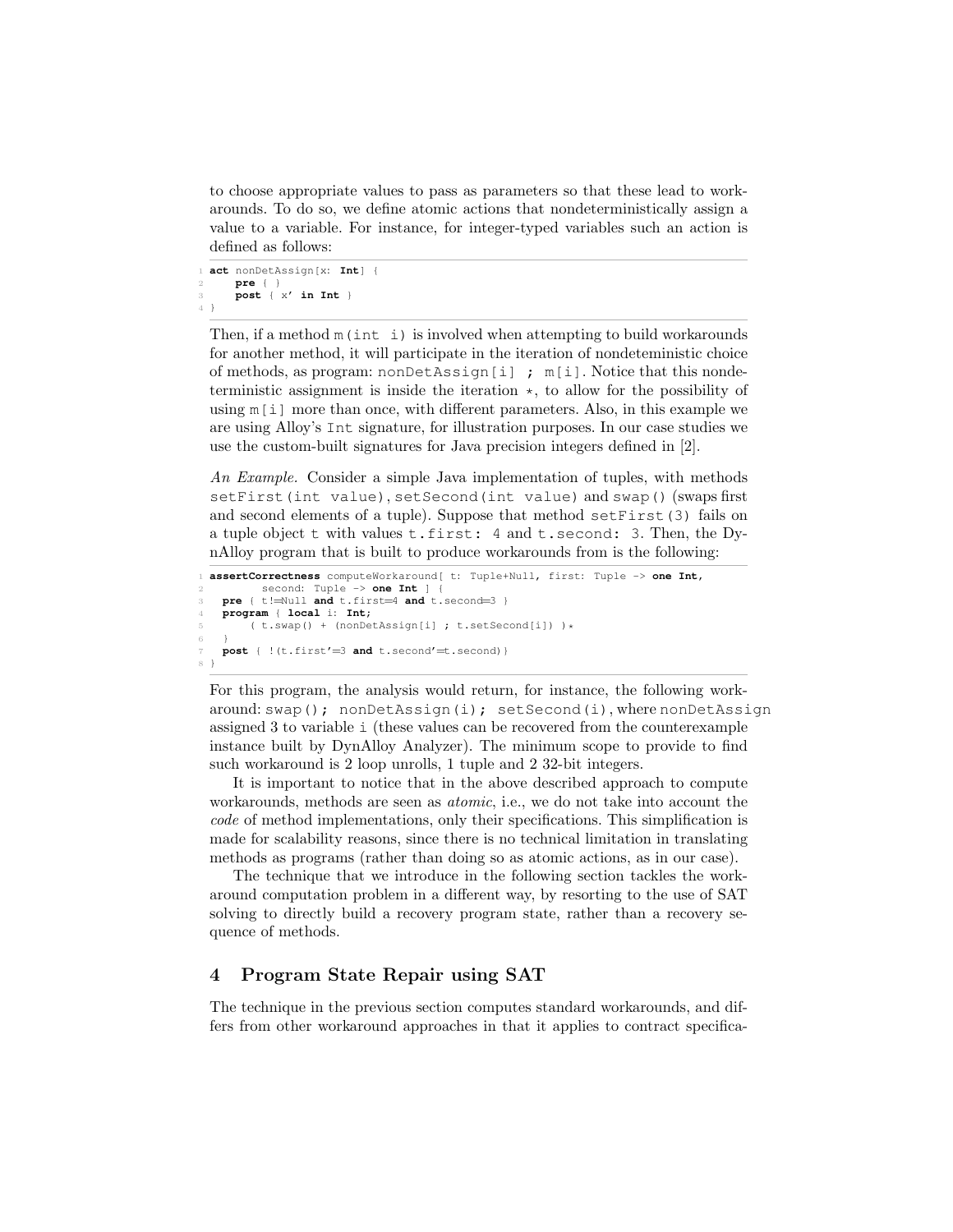tions at the level of detail of source code, and it computes workarounds fully automatically. In this section we present a different approach, which attempts to repair the failing routine by directly producing the expected post state using the specification of the routine and SAT solving.

While this technique has in principle the same constraints as the previous one, i.e., that contracts must be available for the programs being subject to the analysis, it can be better explained (and exploited) through the use of abstraction functions. Data representations often attempt to capture more abstract models. For instance, binary search trees are often used as an implementation of sets of elements. The abstraction function is part of a data representation specification, that indicates how concrete data representation instances map to the corresponding abstract elements. Going back to our example of binary search trees, the abstraction function would indicate, for each binary search tree, which is the set is represents (i.e., it essentially returns the set of values held in the AVL). Contract languages such as JML [9] support the definition of model variables and abstraction functions; abstraction functions can also be captured directly in Java, as shown in [21]. In our case, to simplify the presentation, we will use Alloy to express abstraction functions. For instance, the abstraction function of binary search trees, we just referred to, is captured in Alloy (in this case, using a predicate) as follows:

```
1 pred absFunction[thiz: Tree, root: Tree -> one (Node+Null),
              2 left: Node -> one (Node+Null), right: Node -> one (Node+Null),
              3 key: Node -> one Int, result: set Int] {
     result = this(root.*(left+right).key5 }
```
So, let us assume that, besides the pre and post-conditions for all class methods, and the class invariant, we have the Alloy specification of the abstraction function (this may be given in JML, and then translated to Alloy). Now, as in the previous technique, assume that method  $m_i$  breaks at run time in a concrete program state  $s_i$ . We would want to recover from this failure, reaching a state  $s_f$ that satisfies the postcondition  $post_{m_i}(s_i, s_f)$  (notice that the postcondition in languages such as JML and DynAlloy is actually a postcondition relation, that indicates the relationship between precondition states and postcondition states). We can build a formula that characterizes these "recovery" states, as follows:

```
pred recoveryStates[s_f: State] {
     2 some x, y | alpha[s_i, x] and alpha[s_f, y] and post_m_i [x, y] and repOK[s_f]
3 }
```
where  $r$ epOK is the class invariant translated to Alloy, post  $m_i$  is the postcondition relation of method  $m_i$ , translated to Alloy from JML, and alpha is the abstraction function. Finding satisfying instances of this predicate will produce valid post-states, in the sense that they satisfy the class invariant, that mimic the execution of method  $m_i$ .

An Example. Consider a binary search tree representation of sets. Assume that the JML invariant for binary search trees and the JML postcondition of method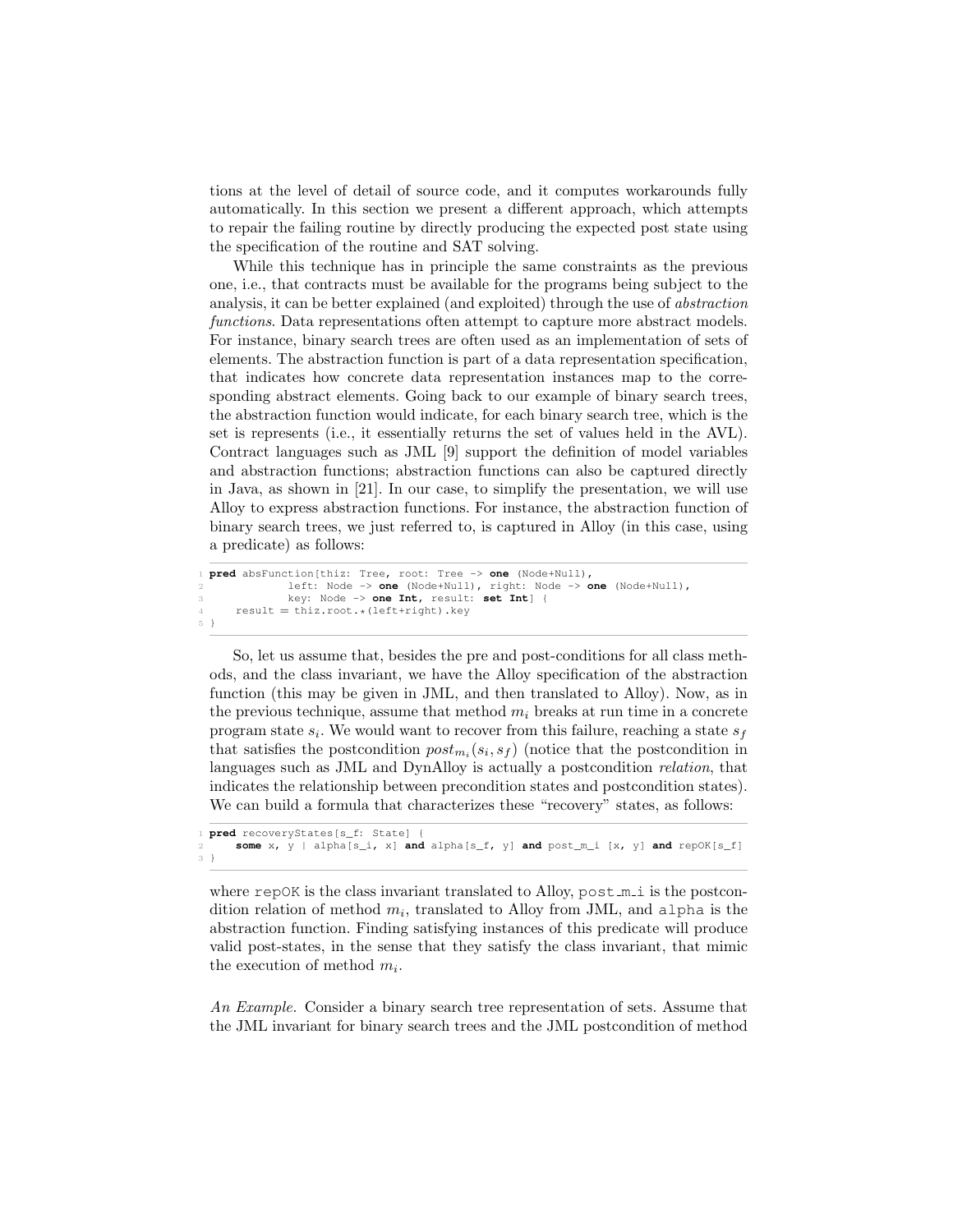remove have already been translated into Alloy predicates repOK and post rem, respectively. These would look as follows:

```
1 pred repOK[thiz: Tree, root: Tree -> one(Node+Null), left: Node -> one(Node+Null),
              2 right: Node -> one (Node+Null), key: Node -> one Int] {
       3 all n : Node | n in thiz.root.*(left + right) implies (n.key != null and
       4 (no (((n.left).*(left+right) & (n.right).*(left+right)) -Null)) and
       5 (n !in n.ˆ(left+right)) and
       6 (all m: Node | m in n.left.*(left+right) implies n.key>m.key) and
       7 (all m: Node | m in n.right.*(left+right) implies m.key>n.key) )
8 }
9 pred post_rem[elems, elems': set Int, elem: Int] {
10 elem in elems and elems' = elems - elem
11 }
```
Now, consider the left-hand side binary search tree in Figure 2, and suppose that method remove (x) failed on this tree, for  $x = 3$ . By looking for models of the following Alloy predicate:

```
1 pred recoveryStates [thiz: Tree, root,root': Tree -> one (Node+Null),
            2 left,left': Node -> one (Node+Null), right,right': Node -> one(Node+Null),
            3 key,key': Node -> one Int ] {
      \text{thiz} = \text{T0} and \text{root} = (\text{T0} - \text{NN0}) and
      left = (NO->N1)+(N1->N3)+(N2->Null)+(N3->Null)+(N4->Null) and
      right = \ldots and \ldots key = \ldots and \ldots7 some x, y : set Int | absFunction[thiz,root,left,right,key,x] and
8 absFunction[thiz', root', left', right', key', y] and post_rem[x, y, 3]
9 }
```
we will be searching for a valid binary search tree that represents the set resulting from removing 3 from the left-hand side tree of Figure 2. The right-hand side binary tree in Figure 2 is an instance satisfying the predicate. Notice how this returned structure does not perform the expected change that a removal method, of a leaf in this case, would produce. But as far as the abstract datatype instance that the structure represents, this resulting structure is indeed a valid result of removing key 3.

Predicate recoveryStates above makes some simplifications, for presentation purposes. First, it uses Alloy Int signature, whereas in our experiments we use a Java precision integer specification. Second, notice the use of higherorder existential quantification (some x, y: set Int). Such quantifications are skolemized for analysis (a "one" signature declares x and y as set Int fields, which are then used directly in the recoveryStates predicate), a standard mechanism to deal with existential higher-order quantification in Alloy, since Alloy Analyzer does not directly support it (see [18] for more details). Finally, and more importantly, two elements are also part of recoveryStates, though not explicitly mentioned in the predicate. One is the addition of an automatically computed symmetry breaking predicate, as put forward in [14, 15], which forces a canonical ordering in the structures and has a substantial impact in analysis. Second, we use tight bounds  $[14, 15]$  computed from class invariants (these reduce propositional state representations by removing propositional variables that represent field values deemed infeasible by the invariants) to constrain post-condition states, since these states are assumed to satisfy the corresponding invariants, as shown in the above predicate.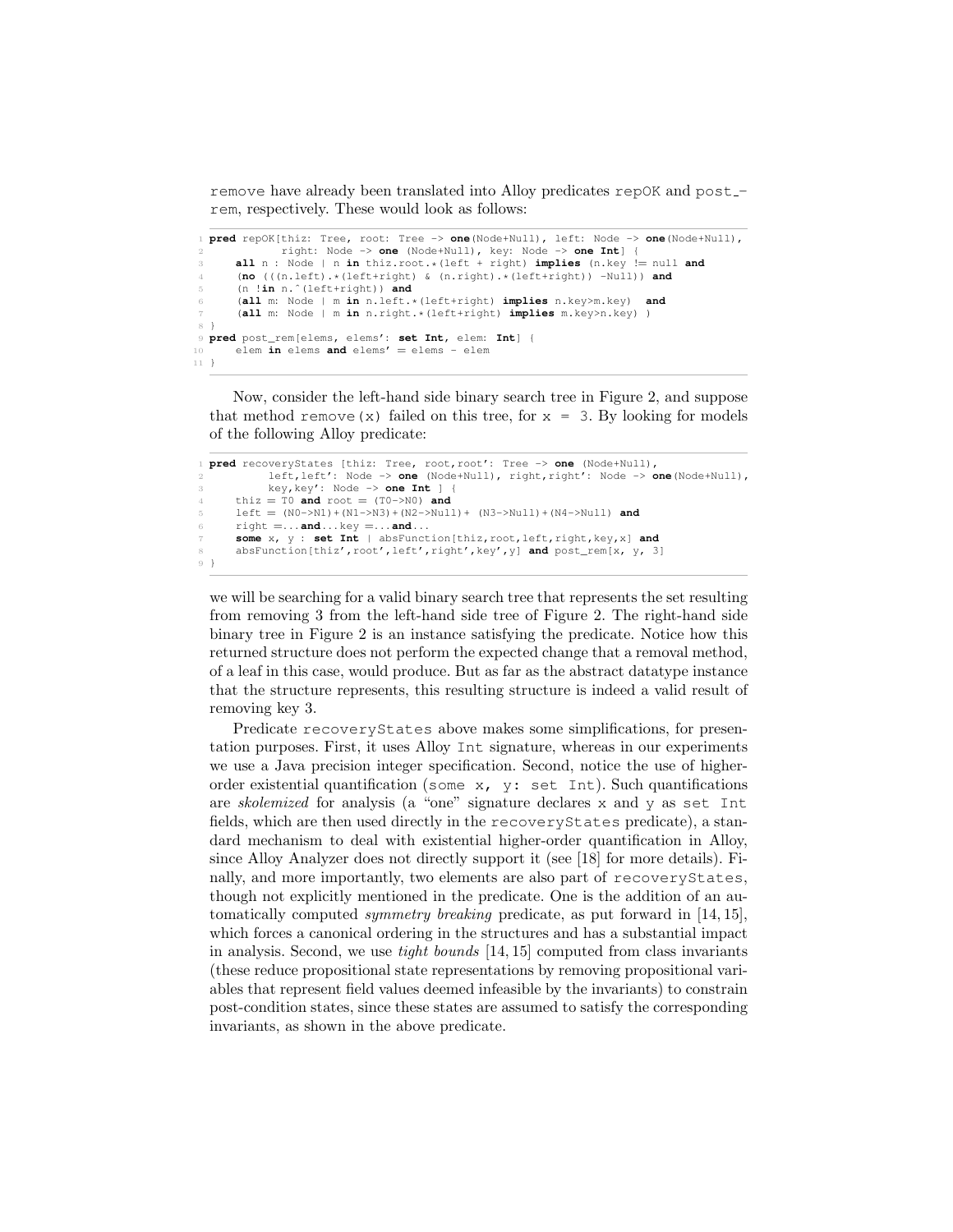

Fig. 2: Two binary search trees, and the sets they represent.

## 5 Evaluation

Our evaluation consists of an experimental assessment of the effectiveness of the two presented techniques for automatically computing workarounds, and repairing faulty states, respectively. The evaluation is based on the following benchmark of collection implementations (accompanied by their corresponding JML contracts including requires/ensures clauses, loop variant functions and class invariants): (i) two implementations of interface  $j$ ava.util.List, one based on singly linked lists, taken from [15], the other a circular double linked list taken from AbstractLinkedList in Apache Commons.Collections; (ii) three alternative implementations of java.util.Set, one based on binary search trees taken from [28], another based on AVL trees taken from [3], and the red-black trees implementation  $T$ reeSet from  $j$ ava.util; and  $(iii)$  one implementation of java.util.Map, based on red-black trees, taken from class TreeMap in java.util. This benchmark is complemented with the analysis of a Java library, namely library JodaTime for date arithmetic. All the experiments were run on a PC with  $3.40\text{Ghz Intel(R)}$  Core(TM) i5-4460 CPU, with 8GB of RAM. We used GNU/Linux 3.2.0 as the OS. The workaround repair prototypes together with the specifications used for the experiments can be found in [1]. Experiments can be reproduced following the instructions provided therein. Also, further experimental data are presented in [1].

In order to assess our workaround techniques, we artificially built repair situations, i.e., situations in which it was assumed that a method  $m$  has failed. These situations were randomly and automatically constructed, using Randoop [22]. For each data structure interface, we ran Randoop for 1 hour, producing 116000 list traces, 136000 set traces, and 138000 map traces, leading to the same number of instances of the corresponding data structure. We sampled one every 1000 structures (number 1000, number 2000, number 3000, etc., since Randoop tends to produce structures of increasing size due to its feedback driven generation policy based on randomly extending previously obtained sequences [22]), obtaining 116 lists, 136 sets and 138 maps. We proceeded in a similar way for class TimeOfDay of JodaTime, producing 50 scenarios. For each method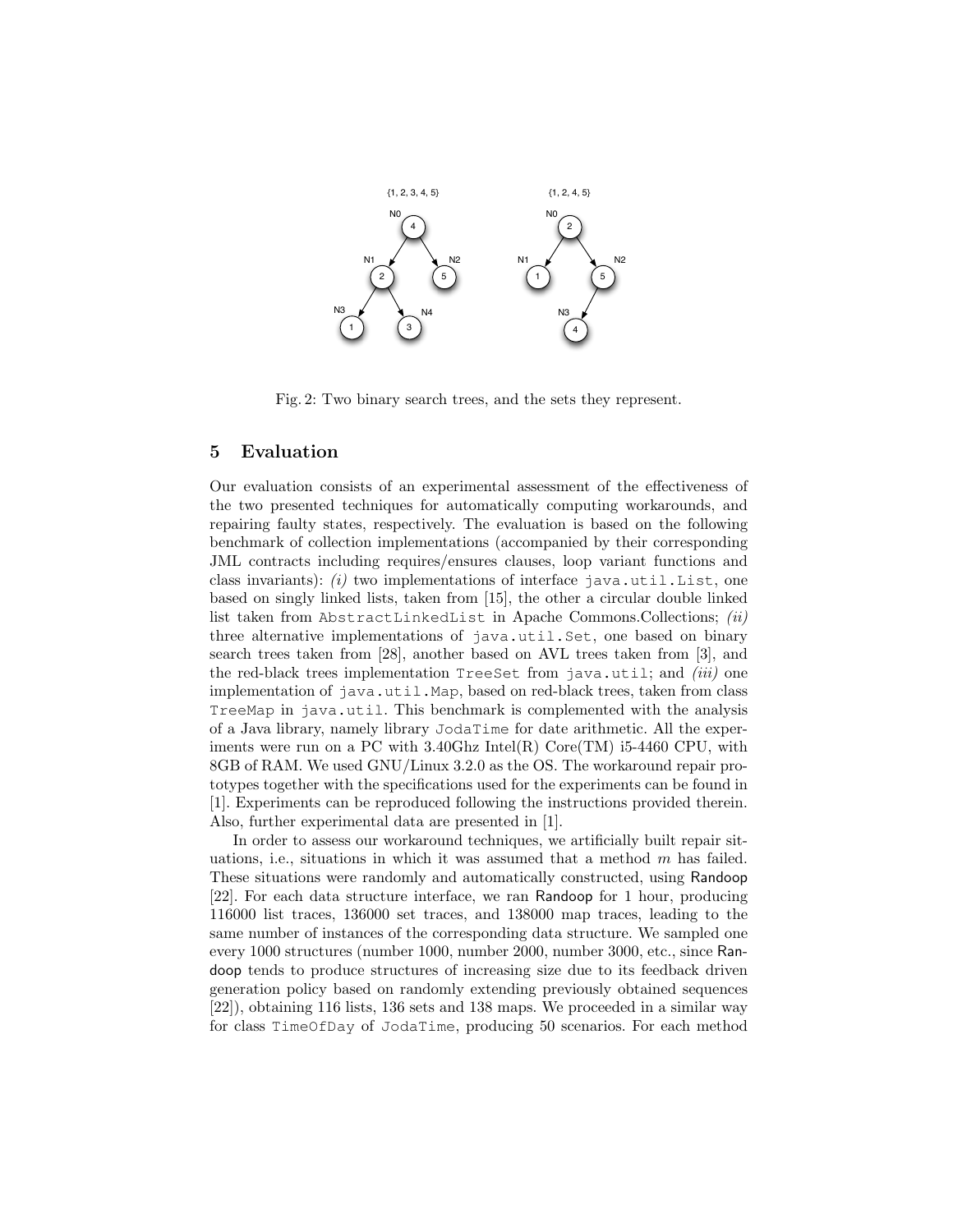| Lists: 116 structs.; min. size: 6; max. size: $25$ ; avg. size: $14.85$       |                                              |                |                |                |         |                            |          |         |                               |   |  |  |  |
|-------------------------------------------------------------------------------|----------------------------------------------|----------------|----------------|----------------|---------|----------------------------|----------|---------|-------------------------------|---|--|--|--|
| Singly Lkd Lists: 116 structs.; min. size: 6; max. size: 25; avg. size: 14.85 |                                              |                |                |                |         |                            |          |         |                               |   |  |  |  |
| Abst. Lkd Lists: 116 structs.; min. size: 6; max. size: 25; avg. size: 14.85  |                                              |                |                |                |         |                            |          |         |                               |   |  |  |  |
|                                                                               | Singly Lkd Lists<br>Lists<br>Abst. Lkd Lists |                |                |                |         |                            |          |         |                               |   |  |  |  |
| Method                                                                        | Total                                        | Avg.           | Avg            | #              | Total   | Avg                        | #        | Total   | Avg                           | # |  |  |  |
| to fix                                                                        | Time                                         | Rep.Time       | wa.            | TOs            | Time    | Rep. Time   <sub>TOs</sub> |          | Time    | $\operatorname{Rep.Time}$ TOs |   |  |  |  |
| add                                                                           | 0:36:06                                      | 0:0:18         |                | $\Omega$       | 0:08:01 | 0:0:04                     | $\Omega$ | 0:11:18 | 0:0:05                        |   |  |  |  |
| addfirst                                                                      | 0:36:05                                      | 0:0:18         |                | 0              | 0:08:09 | 0:0:04                     | $\Omega$ | 0:11:20 | 0:0:05                        |   |  |  |  |
| $_{\rm clear}$                                                                | 19:20:00                                     |                |                | 116            | 0:07:50 | 0:0:04                     | $\Omega$ | 0:10:22 | 0:0:05                        |   |  |  |  |
| contains                                                                      | 0:36:16                                      | 0:0:18         |                | $\Omega$       | 0:07:44 | 0:0:04                     | $\Omega$ | 0:10:36 | 0:0:05                        |   |  |  |  |
| get                                                                           | 0:36:25                                      | 0:0:18         | 1              | $\Omega$       | 0:07:42 | 0:0:04                     | $\Omega$ | 0:11:19 | 0:0:05                        |   |  |  |  |
| getfirst                                                                      | 0:36:14                                      | 0:0:18         |                | $\Omega$       | 0:09:52 | 0:0:05                     | $\Omega$ | 0:11:11 | 0:0:05                        |   |  |  |  |
| indexof                                                                       | 0:35:18                                      | 0:0:18         | $\mathbf{1}$   | $\overline{0}$ | 0:09:20 | 0:0:04                     | $\theta$ | 0:12:23 | 0:0:06                        |   |  |  |  |
| isempty                                                                       | 0:36:05                                      | 0:0:18         | $\overline{1}$ | $\theta$       | 0:07:40 | 0:0:04                     | $\theta$ | 0:11:12 | 0:0:05                        |   |  |  |  |
| lastindexof                                                                   | 0:35:29                                      | 0:0:18         | $\overline{1}$ | $\theta$       | 0:09:00 | 0:0:04                     | $\theta$ | 0:12:23 | 0:0:06                        |   |  |  |  |
| offer                                                                         | 0:36:18                                      | 0:0:18         | $\mathbf{1}$   | $\theta$       | 0:08:16 | 0:0:04                     | $\theta$ | 0:11:17 | 0:0:05                        |   |  |  |  |
| $_{\rm{peak}}$                                                                | 0:36:35                                      | 0:0:18         | $\overline{1}$ | $\Omega$       | 0:08:00 | 0:0:04                     | $\Omega$ | 0:11:23 | 0:0:05                        |   |  |  |  |
| poll                                                                          | 0:36:14                                      | 0:0:18         | $\overline{1}$ | $\theta$       | 0:08:32 | 0:0:04                     | $\Omega$ | 0:11:31 | 0:0:05                        |   |  |  |  |
| pop                                                                           | 0:36:07                                      | 0:0:18         | 1              | $\Omega$       | 0:08:24 | 0:0:04                     | $\Omega$ | 0:10:28 | 0:0:05                        |   |  |  |  |
| push                                                                          | 0:36:25                                      | 0:0:18         |                | $\theta$       | 0:08:33 | 0:0:04                     | $\Omega$ | 0:11:26 | 0:0:05                        |   |  |  |  |
| remove                                                                        | 0:36:05                                      | 0:0:18         |                | $\Omega$       | 0:08:40 | 0:0:04                     | $\Omega$ | 0:10:58 | 0:0:05                        |   |  |  |  |
| removem                                                                       | 1:34:34                                      | $0:0:48$ 1,732 |                | $\Omega$       | 0:11:18 | 0:0:06                     | $\Omega$ | 0:11:12 | 0:0:05                        |   |  |  |  |
| setelement                                                                    | 1:48:38                                      | 0:0:56 1,948   |                | $\Omega$       | 0:07:54 | 0:0:04                     | $\Omega$ | 0:10:42 | 0:0:05                        |   |  |  |  |
| size                                                                          | 0:36:24                                      | 0:0:18         |                | 0              | 0:08:04 | 0:0:04                     | $\Omega$ | 0:10:39 | 0:0:05                        |   |  |  |  |

Table 1: Workaround Computation for Lists.

 $m$  in the corresponding class, we assumed it failed on each of the structures, and attempted a workaround based repair using the remaining methods. So, for instance, for method removeLast from List, we attempted its workaround repair using the remaining 32 methods of the class, in 116 different repair situations. Notice that for the first technique, and since workarounds are computed at the interface level from method specifications (not implementations), we have one experiment per interface (e.g., AVL and TreeSet set implementations are equivalent from the specification point of view, so computing workarounds for one implementation also work for the others). For the second technique, on the other hand, each implementation leads to different experiments, since the technique depends on the structure implementation.

We summarize the experimental results of the evaluation of the first technique in columns Lists, Sets and Maps of Tables 1, 2 and 3. Tables report:  $(i)$  method being fixed (the fix is computed from the iteration of nondeterministic choice of remaining methods); (ii) total time, the time spent in fixing all 100 faulty situations; time is reported in h:mm:ss format; *(iii)* average repair time, i.e., the time that in average it took to repair each faulty situation; again, time is reported in h:mm:ss format; (iv) average workaround length, i.e., number of routines that the found workaround had, in average; and  $(v)$  number of timeouts, i.e., faulty situations that could not be repaired within 10 minutes. It is important to remark that, in the tables, we only count the repairs that actually ended within the timeout, to compute the total and average repair times. Also, each table reports, for the corresponding structure, the minimum, maximum and average size for the randomly generated structures (see table headings).

Regarding the second technique, we evaluated its performance on producing recovery structures on the same scenarios as the first technique. Recall that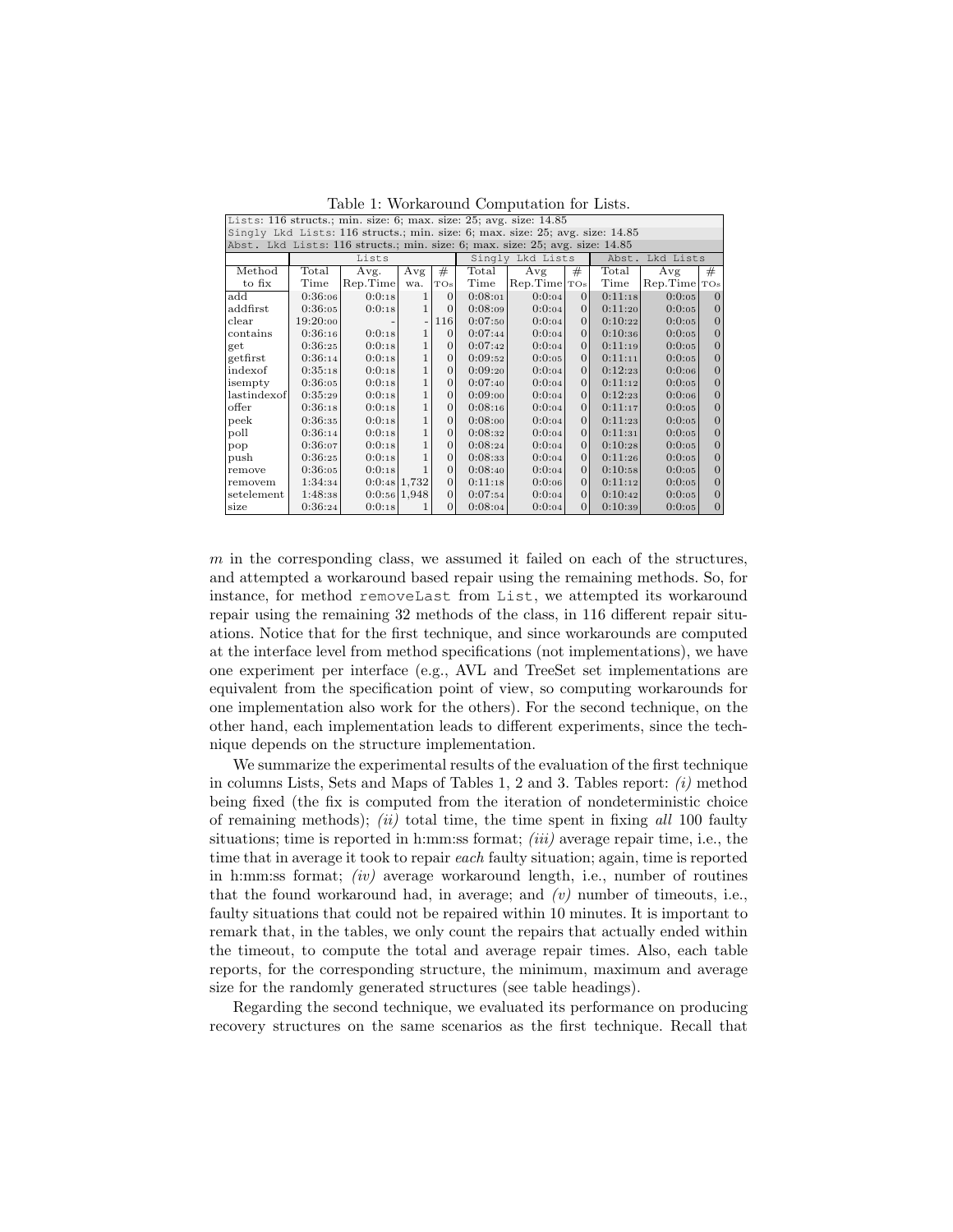Table 2: Workaround Computation for Sets and Trees.

| Sets: $136$ structs.; min. size: 11; max. size: $22$ ; avg. size: $13.17$ |          |                         |                |   |                               |                    |             |           |                |   |           |              |                |
|---------------------------------------------------------------------------|----------|-------------------------|----------------|---|-------------------------------|--------------------|-------------|-----------|----------------|---|-----------|--------------|----------------|
| TreeSet: 136 structs.; min. size: 11; max. size: 22; avg. size: 13.17     |          |                         |                |   |                               |                    |             |           |                |   |           |              |                |
| AVL Tree: 136 structs.; min. size: 11; max. size: 22; avg. size: 13.17    |          |                         |                |   |                               |                    |             |           |                |   |           |              |                |
| Search Tree: 136 structs.; min. size: 11; max. size: 22; avg. size: 13.17 |          |                         |                |   |                               |                    |             |           |                |   |           |              |                |
|                                                                           | TreeSet  |                         |                |   | AVL Tree                      |                    | Search Tree |           |                |   |           |              |                |
| Method                                                                    | Total    | Avg.                    | Avg.           | # | Total                         | Avg                | #           | Total     | Avg            | # | Total     | Avg          | #              |
| to fix                                                                    | Time     | $\operatorname{Rep} T.$ | wa.            |   | $\vert \text{Tos} \vert$ Time | $[Rep.T.]$ TOs $]$ |             | Time      | $[Rep.T.]$ TOs |   | Time      | $Rep.T.$ TOs |                |
| add                                                                       | 3:03:48  | 0:1:21                  | $\overline{2}$ |   | 0 2:30:13                     | 0:1:02             |             | 1 1:18:07 | 0:0:30         |   | 1 0.49:11 | 0:0:17       |                |
| ceiling                                                                   | 1:00:11  | 0:0:26                  | $\mathbf{1}$   |   | 0 0:19:15                     | 0:0:08             |             | 0 0:19:27 | 0:0:08         |   | 0 0:18:48 | 0:0:08       | $\theta$       |
| clear                                                                     | 22:40:00 | 0:0:00                  | $-1$           |   | 136 0:10:19                   | 0:0:04             |             | 0 0:11:33 | 0:0:05         |   | 0 0:10:48 | 0:0:04       | $\theta$       |
| contains $ 22:40:00 $                                                     |          | 0:0:00                  |                |   | 136 0:10:33                   | 0:0:04             |             | 0 0:11:44 | 0:0:05         |   | 0 0:10:51 | 0:0:04       | $\mathbf{0}$   |
| first                                                                     | 1:04:50  | 0:0:28                  |                |   | 0 1:33:50                     | 0:0:37             |             | 1 0:57:40 | 0:0:21         |   | 1 0.49:26 | 0:0:13       | $\overline{2}$ |
| floor                                                                     | 1:05:06  | 0:0:28                  |                |   | 0 2:01:34                     | 0:0:49             |             | 1 1:00:19 | 0:0:22         |   | 1 0.27:46 | 0:0:12       | $\theta$       |
| higher                                                                    | 0:51:24  | 0:0:22                  |                |   | 0 1:55:17                     | 0:0:42             |             | 2 0.58:13 | 0:0:21         |   | 1 1:10:47 | 0:0:27       |                |
| isEmpty                                                                   | 1:13:01  | 0:0:22                  |                |   | 2 1:42:15                     | 0:0:41             |             | 1 1:00:26 | 0:0:22         |   | 1 1:14:17 | 0:0:24       | $\overline{2}$ |
| $_{\rm last}$                                                             | 1:09:14  | 0:0:30                  |                |   | 0 1:19:27                     | 0:0:30             |             | 1 0.53:02 | 0:0:19         |   | 1 0:35:47 | 0:0:15       | $\overline{0}$ |
| lower                                                                     | 0:52:03  | 0:0:22                  |                |   | 0 1:29:02                     | 0:0:35             |             | 1 0.57:28 | 0:0:21         |   | 1 1:11:47 | 0:0:18       | 3              |
| pollFirst                                                                 | 1:09:52  | 0:0:30                  |                |   | 0 1:23:57                     | 0:0:37             |             | 0 0:51:05 | 0:0:22         |   | 0 0:47:43 | 0:0:12       | $\,2$          |
| remove                                                                    | 1:00:29  | 0:0:26                  |                |   | 0 1:41:19                     | 0:0:40             |             | 1 0:51:38 | 0:0:22         |   | 0 0:34:28 | 0:0:15       | $\overline{0}$ |

Table 3: Workaround Computation for Maps.

| rable of workeround computation for mapp.                                      |          |          |           |          |          |          |                |  |  |  |  |
|--------------------------------------------------------------------------------|----------|----------|-----------|----------|----------|----------|----------------|--|--|--|--|
| Maps: 138 structs.; min. size: 11; max. size: 22; avg. size: 13.68             |          |          |           |          |          |          |                |  |  |  |  |
| Tree Maps: $138$ structs.; min. size: 11; max. size: $22$ ; avg. size: $13.68$ |          |          |           |          |          |          |                |  |  |  |  |
|                                                                                |          | Maps     | Tree Maps |          |          |          |                |  |  |  |  |
| Method                                                                         | Total    | Avg.     | Avg       | #        | Total    | Avg      | #              |  |  |  |  |
| to fix                                                                         | Time     | Rep.Time | wa.       | TOs      | Time     | Rep.Time | TOs            |  |  |  |  |
| ceilingkey                                                                     | 0:48:38  | 0:0:21   |           | $\Omega$ | 0:34:38  | 0:0:15   | 0              |  |  |  |  |
| clear                                                                          | 23:00:00 |          |           | 138      | 0:29:53  | 0:0:12   | $\Omega$       |  |  |  |  |
| containsvalue                                                                  | 0:47:01  | 0:0:20   |           |          | 0:30:45  | 0:0:13   | $\Omega$       |  |  |  |  |
| firstentry                                                                     | 0:51:09  | 0:0:22   |           | O        | 0:31:29  | 0:0:13   | $\overline{0}$ |  |  |  |  |
| get                                                                            | 23:00:00 |          |           | 138      | 0:29:37  | 0:0:12   | $\overline{0}$ |  |  |  |  |
| higherentry                                                                    | 1:17:04  | 0:0:33   |           |          | 0:32:44  | 0:0:14   | $\overline{0}$ |  |  |  |  |
| isempty                                                                        | 1:20:19  | 0:0:34   |           | $\Omega$ | 0:27:16  | 0:0:11   | $\overline{0}$ |  |  |  |  |
| lastkey                                                                        | 1:20:10  | 0:0:34   |           | $\Omega$ | 0:30:02  | 0:0:13   | $\Omega$       |  |  |  |  |
| lowerentry                                                                     | 1:17:03  | 0:0:33   |           | $\Omega$ | 0:32:57  | 0:0:14   | $\Omega$       |  |  |  |  |
| polllastentry                                                                  | 7:26:46  | 0:3:14   |           | $\Omega$ | 7:54:33  | 0:2:55   | 10             |  |  |  |  |
| put                                                                            | 23:00:00 |          |           | 138      | 16:36:33 | 0:5:55   | 44             |  |  |  |  |
| remove                                                                         | 23:00:00 |          |           | 138      | 9:27:27  | 0:3:03   | 21             |  |  |  |  |

scenarios were produced using, for all implementations of the same data type, the same interface, so these are shared among different implementations of the same datatype. The timeout is set in 10 minutes. Results are reported in the remaining columns of Tables 1, 2 and 3. Notice that for this technique we do not report workaround size, since it "repairs" the failing method by directly building a suitable post-execution state. Regarding the results of both techniques on the JodaTime date arithmetic library, these are summarized in a single table (Table 4) due to space restrictions, for varying bitwidths in numeric datatypes.

Assessment. Notice that our first technique performed very well on the presented experiments. Many methods could be repaired within the timeout limit of 10 minutes (see the very small number of timeouts in the tables), and with small traces; in fact, the great majority could be repaired by workarounds of size 1 (i.e., by calling only one alternative method), and some with workarounds of size up to 3, confirming the observations in [8]. It is important to observe that some methods are difficult to repair. For instance, method clear, that removes all elements in the corresponding collection, cannot be solved alternatively by short workarounds. In fact, this method requires performing as many element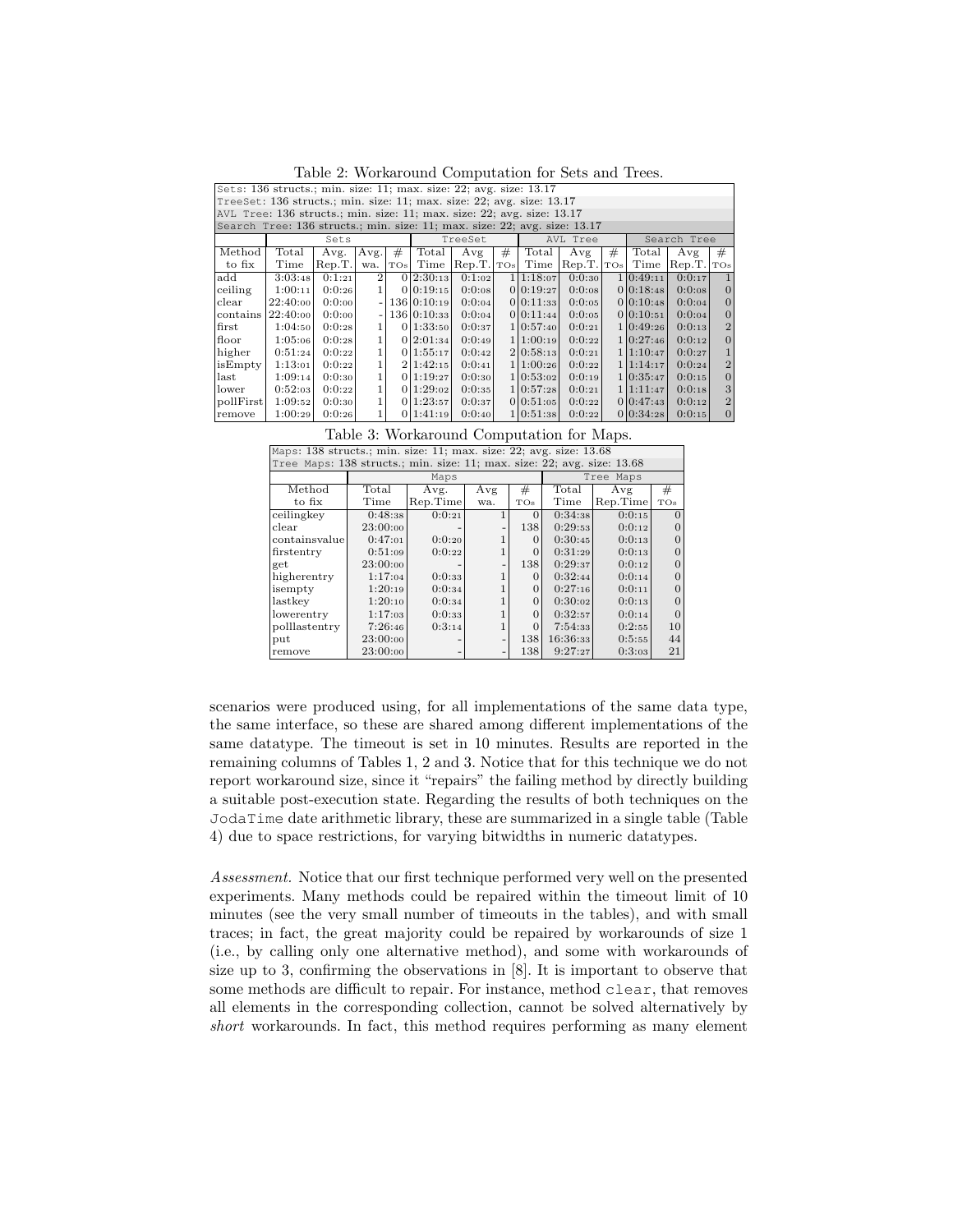|                    | Technique 1 |                    |      |             |                    |                          | Technique 2 |                    |      |             |       |                    |  |
|--------------------|-------------|--------------------|------|-------------|--------------------|--------------------------|-------------|--------------------|------|-------------|-------|--------------------|--|
|                    |             | Int.16 bits        |      | Int.32 bits |                    |                          | Int.16 bits |                    |      | Int.32 bits |       |                    |  |
| Method             | #           | $_{\rm Total}$     | Avg. | #           | Total              | Avg.                     | #           | $_{\rm Total}$     | Avg. | #           | Total | Avg.               |  |
| to fix             | wa.         | Time               | Rep. | wa.         | Time               | Rep.                     | wa.         | Time               | Rep. | wa.         | Time  | Rep.               |  |
| minusHours         |             | 48 0:08:23 0:00:10 |      |             | 48 0:13:12 0:00:16 |                          |             | 48 0:01:18 0:00:01 |      |             |       | 48 0:02:32 0:00:03 |  |
| minusMillis        |             | 1 7:50:09 0:00:09  |      |             | 48 1:21:53 0:01:42 |                          |             | 1 0:01:46 0:00:02  |      |             |       | 48 0:05:27 0:00:06 |  |
| minusMinutes       |             | 9 6:31:30 0:00:10  |      |             | 46 1:00:00 0:00:52 |                          |             | 9 0:01:30 0:00:01  |      |             |       | 48 0:05:37 0:00:07 |  |
| minusPeriodHours   |             | 48 0:08:41 0:00:01 |      |             | 48 0:13:12 0:00:16 |                          |             | 48 0:01:18 0:00:01 |      |             |       | 48 0:02:31 0:00:03 |  |
| minusPeriodMillis  |             | 1 7:50:09 0:00:09  |      |             | 45 1:48:05 0:01:44 |                          |             | 1 0:01:45 0:00:02  |      |             |       | 48 0:05:26 0:00:06 |  |
| minusPeriodMinutes |             | 9 6:31:32 0:00:10  |      |             | 46 1:01:53 0:00:54 |                          |             | 9 0:01:34 0:00:01  |      |             |       | 48 0:04:38 0:00:05 |  |
| plusHours          |             | 48 0:08:57 0:00:11 |      |             | 48 0.12:38 0.00:15 |                          |             | 48 0:01:18 0:00:01 |      |             |       | 48 0:02:32 0:00:03 |  |
| plusMillis         |             | 1 7:50:12 0:00:12  |      |             | 47 1:12:01 0:01:19 |                          |             | 1 0:01:39 0:00:02  |      |             |       | 48 0:04:55 0:00:06 |  |
| plusMinutes        |             | 29 3:13:21 0:00:09 |      |             | 48 0:13:00 0:00:16 |                          |             | 29 0:01:30 0:00:01 |      |             |       | 48 0:02:51 0:00:03 |  |
| plusPeriodHours    |             | 48 0:08:45 0:00:01 |      |             | 48 0.12:50 0.00:16 |                          |             | 48 0:01:17 0:00:01 |      |             |       | 48 0:02:31 0:00:03 |  |
| plusPeriodMillis   |             | 1 7:50:12 0:00:12  |      |             | 47 1:06:41 0:01:12 |                          |             | 1 0:01:44 0:00:02  |      |             |       | 48 0:05:01 0:00:06 |  |
| plusPeriodMinutes  |             | 29 3:14:41 0:00:09 |      |             | 48 0.12:42 0.00:15 |                          |             | 29 0:01:31 0:00:01 |      |             |       | 48 0:02:53 0:00:03 |  |
| withHourOfDay      |             | 48 0:09:21 0:00:11 |      |             | 48 0.13:18 0.00:16 |                          |             | 48 0:01:07 0:00:01 |      |             |       | 48 0:02:22 0:00:02 |  |
| getHourOfDay       |             | 0 8:00:00          |      |             | 0 8:00:00          | $\overline{\phantom{a}}$ |             | 48 0:01:07 0:00:01 |      |             |       | 48 0:02:41 0:00:03 |  |
| getMillisOfSecond  |             | 018:00:00          |      |             | 0 8:00:00          | $\overline{\phantom{a}}$ |             | 48 0:01:06 0:00:01 |      |             |       | 48 0:02:39 0:00:03 |  |

Table 4: Workaround Computation for JodaTime.

removals as the structure holds, which went beyond the 10-minute timeout in all cases. This technique also performed well on our arithmetic-intensive case study. Notice that, as bit-width is increased, analysis becomes slightly more expensive, but more workarounds arise (since some workarounds are infeasible with smaller bit-widths). Our second technique features even more impressive experimental results. Most of the repair situations that we built with Randoop were repaired using this technique. This included repairing methods that, from many program states, could not be repaired by the first technique.

These techniques scaled for the evaluated classes beyond some SAT based analysis techniques, e.g., for test generation or bounded verification [2, 14]. The reason for this increased scalability might at first sight seem obvious, since the analysis starts from a concrete program state. However, the nondeterminism of the (DynAlloy) program used in the computation of the workarounds, formed by an iteration of a nondeterministic choice of actions (representing methods), makes the analysis challenging and the obtained results relatively surprising. A technical detail that makes the results interesting is the fact that the translation from Java into Alloy and Dynalloy that we use encodes numerical datatypes with Java's precision. That is, integers are encoded as 32-bit integers (in the case of JodaTime, where arithmetic is heavily used, we assessed our techniques with different bit-widths), as opposed to other works that use Alloy integers (very limited numerical ranges). The approach is that presented in [2], extended to make some Alloy functions, notably cardinality  $(\#)$ , work on these numerical characterization of Java basic datatypes.

Threats to Validity. Our experimental evaluation involved implementations accompanied by corresponding abstract datatypes. When available, these were taken from previous work, that used them in a benchmark for automated analysis. We did not formally verify that these implementations and specifications are correct, and they may contain errors that affect our results. We manually checked that the obtained workarounds were correct, confirming that, as far as our techniques required, the specifications were correct. Our experiments involved ran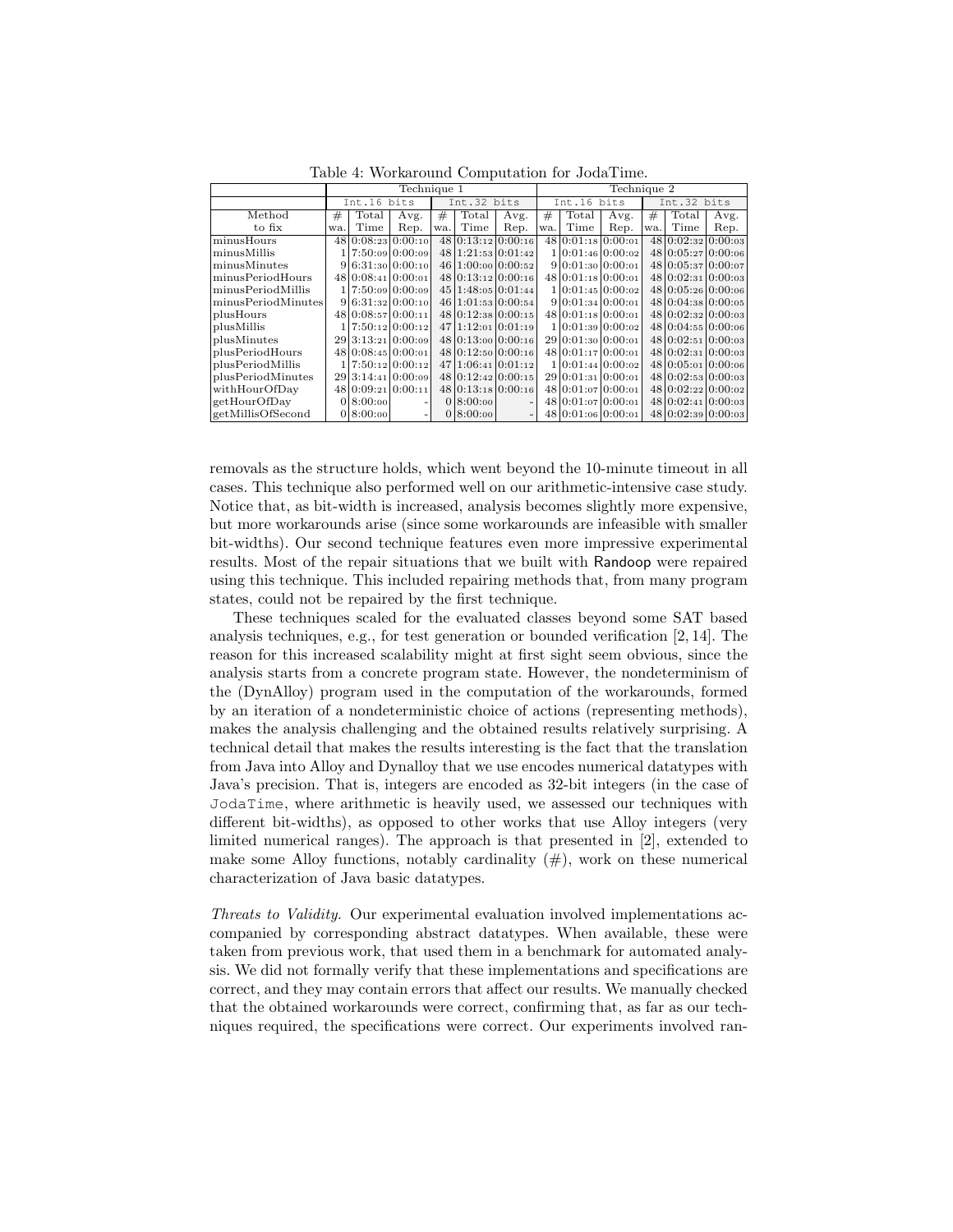domly generated scenarios (program states), from which workaround computations were launched. Different randomly picked scenarios may of course lead to different results. We attempted to build a sufficiently varied set of such program states, while at the same time keeping the size of the sample maneagable. In all cases we performed workaround computations, for each method under analysis, on more than 100 scenarios. These were selected following an even distribution, and taking into account how Randoop (the random testing tool used to produce the scenarios) performed the generation, reporting our results as an average. We took as many measures as possible to ensure that the selection of the cases did not particularly favor our techniques. Our workaround computation tools make use of optimizations, such as tight bounds [14, 15]. These may introduce errors, e.g., making the exploration for workarounds not bounded exhaustive. We experimentally checked consistency of our prototypes with/without these optimizations, to ensure these did not affect the outcomes.

## 6 Related Work

Existing approaches to workaround computation are among the closest work related to our first technique. We identify two lines, one that concentrates in *computing* workarounds, as in [4, 6], and another that focuses on *applying* workarounds [7]. Our work is closer to the former. As opposed to  $[4, 6]$ , requiring a state transition system abstraction, our workarounds are computed directly from source code contracts. Workarounds of the kind used in [7] are alternative equivalent programs to that being repaired. Thus, workarounds can be thought of as automated program repair strategies. In this sense, the work is related to the works on automated program repair, e.g., [10, 20, 29]. The workarounds that we compute can repair a program in a specific state, i.e., they are workarounds as in the original works  $[4, 6]$ , that do not constitute "permanent" program repairs, but "transient" ones, i.e., that only work on specific situations. Program repair techniques often use tests as specifications and thus can lead to spurious fixes (see [23, 27] for detailed analyses of this problem).

Our second technique for workarounds directly manipulates program states, as opposed to trying to produce these indirectly via method calls. This technique is closely related to constraint-based and contract-based structure repair approaches, e.g. [11, 17, 19], in particular the approach of Khurshid and collaborators to repair complex structures, reported in [30, 31]. While Khurshid et al. compute a kind of structure "frame" (the part of the structure that the failing program modified), and then try to repair structures by only modifying the frame, we allow modifications on the whole structure. Also, in [30, 31], Alloy integers are used, instead of integers with Java precision. Thus, a greater scalability can be observed in their work (in that work the authors can deal with bigger structures, compared to our approach), whereas in our case the program state characterization is closer to the actual Java program states. Moreover, our technique can repair structures that the approach in [31] cannot. A thorough comparison cannot be carried out, because the tool and experiments from [31]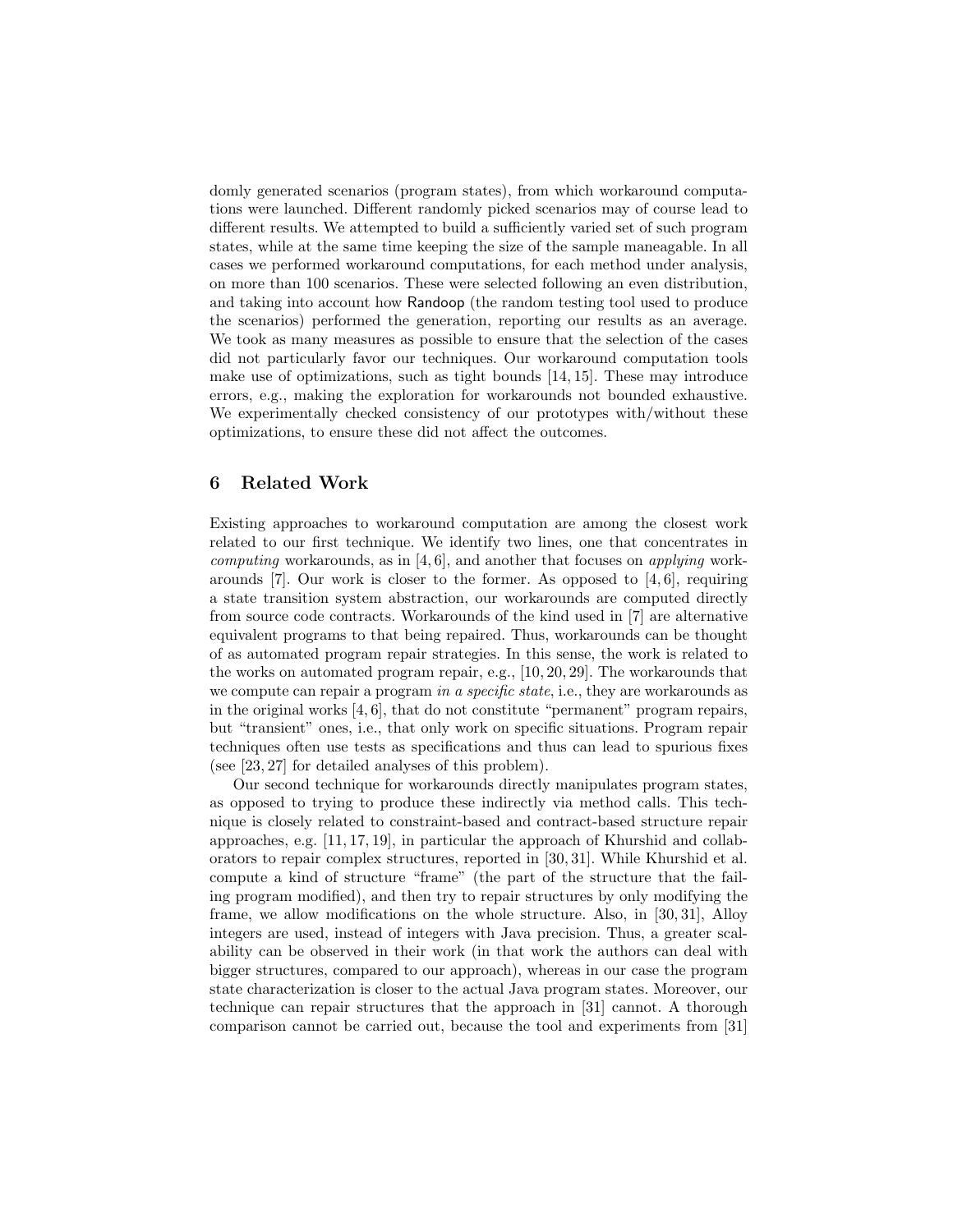are not available. Nevertheless, we have followed that paper's procedure, and attempted to repair some of the randomly produced structures of our experiments. For instance, in cases where a rotation is missing (in a balanced tree), the approach in [31] cannot produce repairs, since the fields that are allowed to change are restricted to those visited by the program, and since the rotation is mistakenly prevented, the technique cannot modify fields that are essential for the repair. If, instead, we allow the approach in [31] to modify the whole structure, then the approach is similar to ours without the use of tight bounds and symmetry breaking, which we already discussed in the previous section. The approaches are however complementary, in the sense that we may restrict modifiable fields as proposed in [31], and they could exploit symmetry breaking predicates and tight bounds, as in our case. Our work uses tight field bounds to improve analysis. Tight bounds have been exploited in previous work, to improve SAT-based automated bug finding and test input generation, e.g., in [14, 15, 2, 24], and in symbolic execution based model checking, to prune parts of the symbolic execution search tree constraining nondeterministic options, in [16, 25].

## 7 Conclusions and Future Work

The intrinsic complexity of software, the constant adaptation/extension that software undergoes and other factors, make it very difficult to produce software systems maintaining high quality throughout their whole lifetime. This fact makes techniques that help systems tolerate bug-related failures highly relevant. In this paper, we have presented two techniques that contribute to tolerate run-time bug related failures. These techniques propose the use of SAT-based automated analysis to automatically compute workarounds, i.e., alternative mechanisms offered by failing modules to achieve a desired task, and automated program state repair. These techniques apply directly to formal specifications at the level of detail of program contracts, which are exploited for workaround and state repair computations. Our program state characterizations are closer to the actual concrete program states than some related approaches, and can automatically deal with program specifications at the level of detail of source code, as opposed to alternatives that require the engineer to manually produce high level state machine program abstractions. We have performed an experimental evaluation that involved various contract-equipped implementations (including arithmeticintensive ones), and showed that our techniques can circumvent run time failures by automatically computing workarounds/state repairs from complex program specifications, in a number of randomly produced execution scenarios.

As future work, we plan to evaluate the techniques' performance in software other than our case studies, as well as to develop more sophisticated optimization techniques, e.g., by further exploiting tight bounds. Moreover, while the repairs produced by workarounds are in principle "transient", many of the computed workarounds are instances of "permanent" workarounds; we plan to study ways to automatically produce "permanent" workarounds from "transient" candidates, as a proposal of a program repair technique.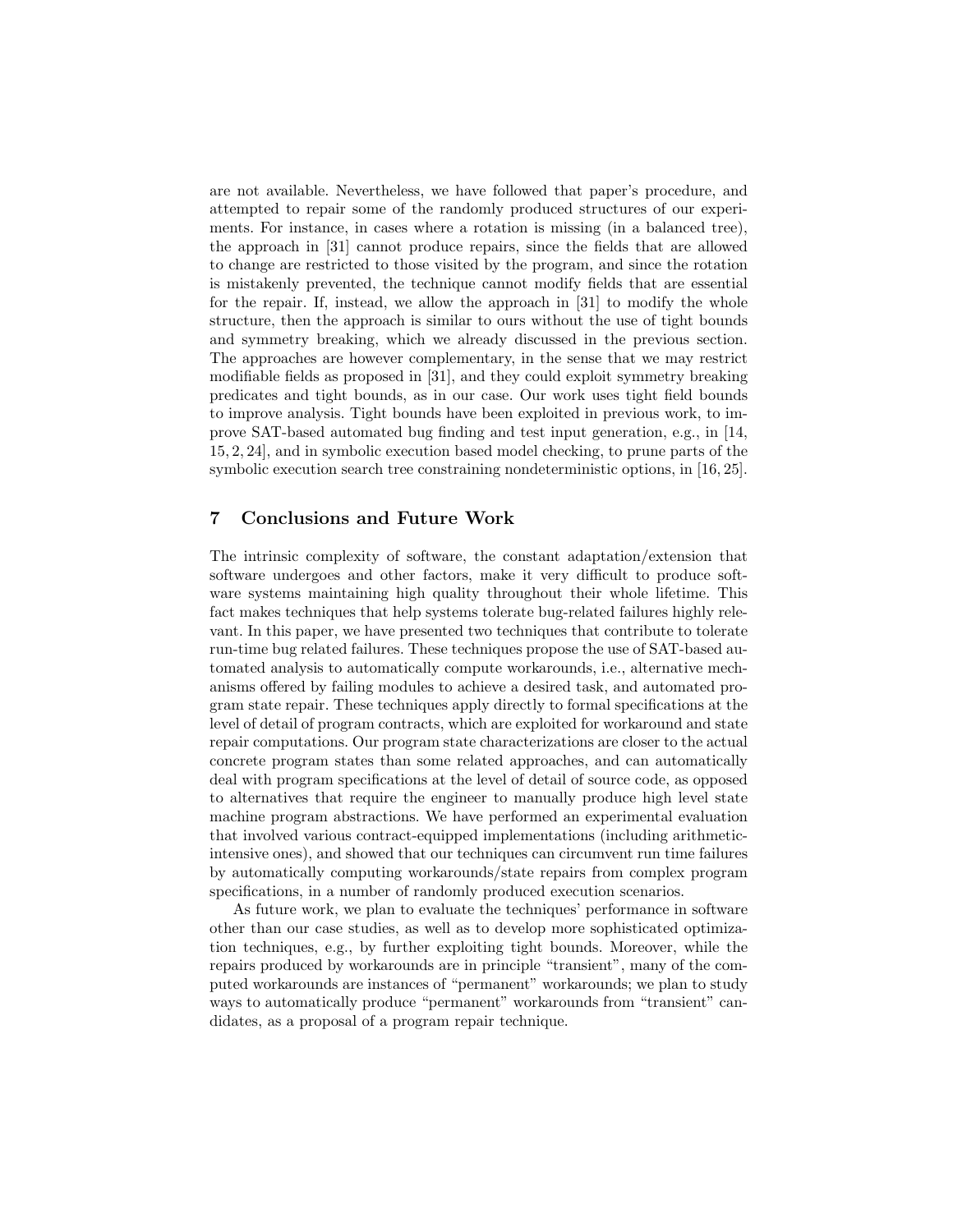## References

- 1. Replication package for Automated Workarounds from Java Program Specifications based on SAT Solving, available at http://dc.exa.unrc.edu.ar/staff/naguirre/sat-workarounds/
- 2. P. Abad, N. Aguirre, V. Bengolea, D. Ciolek, M. Frias, J. Galeotti, T. Maibaum, M. Moscato, N. Rosner and I. Vissani, Improving Test Generation under Rich Contracts by Tight Bounds and Incremental SAT Solving, in Proceedings of 6th IEEE International Conference on Software Testing, Verification and Validation ICST 2013, Luxembourg City, Luxembourg, IEEE, 2013.
- 3. J. Belt, Robby and X. Deng, Sireum/Topi LDP: a lightweight semi-decision procedure for optimizing symbolic execution-based analyses, in Proceedings of the 7th joint meeting of the European Software Engineering Conference and the ACM SIGSOFT International Symposium on Foundations of Software Engineering ES-EC/FSE 2009, ACM, 2009.
- 4. A. Carzaniga, A. Gorla and M. Pezzè, Self-healing by means of automatic workarounds, in Proceedings of 2008 ICSE Workshop on Software Engineering for Adaptive and Self-Managing Systems SEAMS 2008, Leipzig, Germany, May 12- 13, ACM, 2008.
- 5. A. Carzaniga, A. Gorla, N. Perino and M. Pezzè, Automatic Workarounds for Web Applications, in Proceedings of the 18th ACM SIGSOFT International Symposium on Foundations of Software Engineering FSE 2010, Santa Fe (NM), USA, ACM, 2010.
- 6. A. Carzaniga, A. Gorla, N. Perino and M. Pezzè,  $RAW:$  runtime automatic workarounds, in Proceedings of the 32nd ACM/IEEE International Conference on Software Engineering ICSE 2010, New York (NY), USA, ACM, 2010.
- 7. A. Carzaniga, A. Gorla, A. Mattavelli, N. Perino and M. Pezzè, Automatic recovery from runtime failures, in Proceedings of the 35th International Conference on Software Engineering ICSE 2013, San Francisco (CA), USA, IEEE/ACM, 2013.
- 8. A. Carzaniga, A. Gorla, N. Perino and M. Pezzè, Automatic Workarounds: Exploiting the Intrinsic Redundancy of Web Applications, ACM Trans. Softw. Eng. Methodol. 24(3), ACM, 2015.
- 9. P. Chalin, J. R. Kiniry, G. T. Leavens and E. Poll, Beyond Assertions: Advanced Specification and Verification with JML and ESC/Java2, in Proceedings of 4th International Symposium on Formal Methods for Components and Objects FMCO 2005, LNCS 4111, Springer, 2005.
- 10. Debroy V. and Wong W.E., Using Mutation to Automatically Suggest Fixes to Faulty Programs. ICST 2010, pp. 65–74.
- 11. B. Demsky and M. Rinard, Static Specification Analysis for Termination of Specification-Based Data Structure Repair, in Proceedings of Proceedings of the 2003 ACM SIGPLAN Conference on Object-Oriented Programming Systems, Languages and Applications OOPSLA 2003, ACM, 2003.
- 12. M. Frias, J. Galeotti, C. López Pombo and N. Aguirre, *DynAlloy: Upgrading Alloy* with Actions, in Proceedings of International Conference on Software Engineering ICSE 2005, St. Louis, Missouri, USA, ACM, 2005.
- 13. J. Galeotti and M. Frias, DynAlloy as a Formal Method for the Analysis of Java Programs, in Proceedings of Software Engineering Techniques SET 2006: Design for Quality, Warsaw, Poland, IFIP 227, Springer, 2006.
- 14. J.P. Galeotti, N. Rosner, C. López Pombo and M. Frias, Analysis of Invariants for Efficient Bounded Verification, in Proceedings of the Nineteenth International